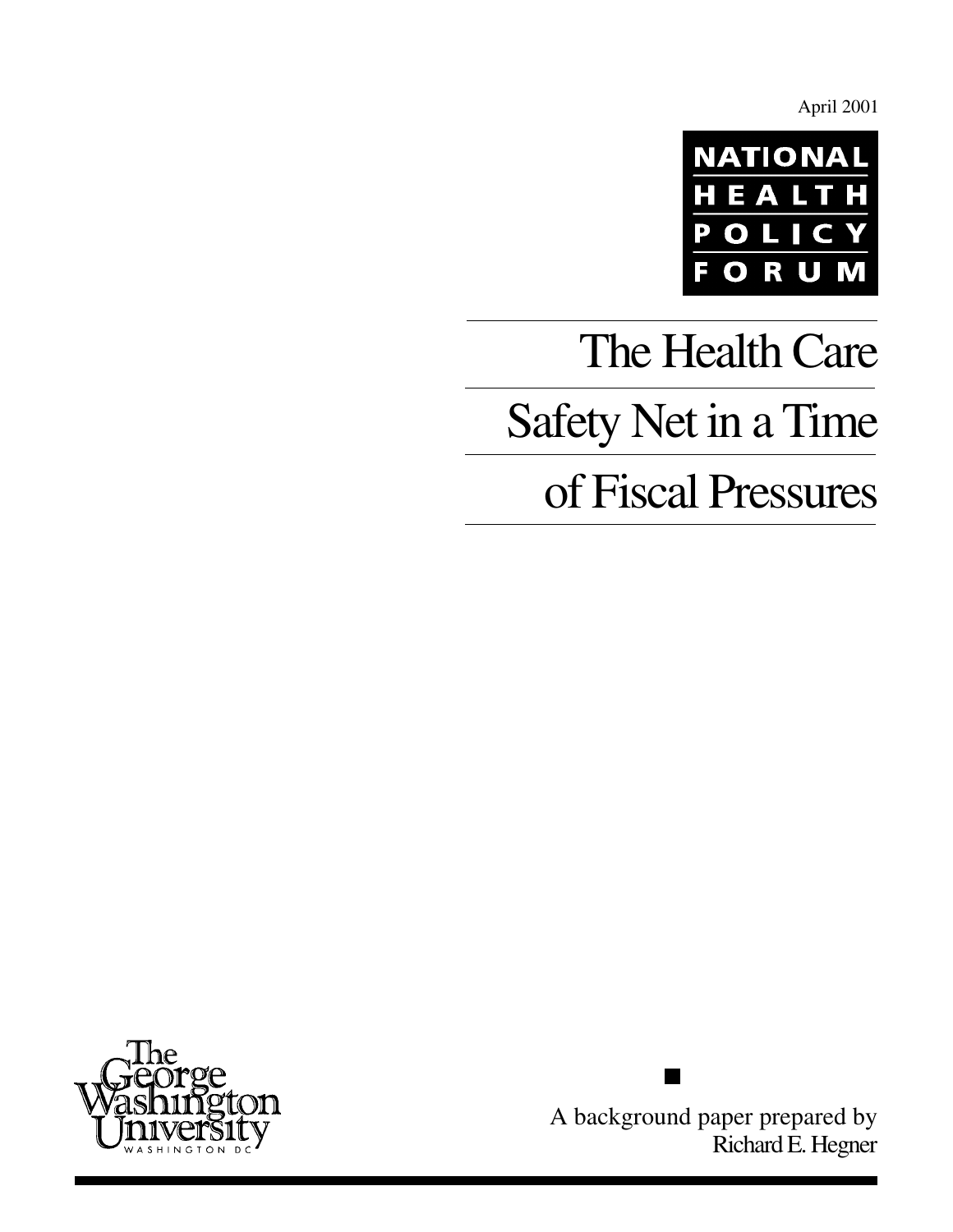*Overview—For a variety of reasons—some related to the nation's lack of universal health care coverage, others related to basic barriers to access—the uninsured, underinsured, and others lacking access to health care have come to depend on a loosely woven safety net of providers committed to seeing that they receive medical attention. This background paper serves as the foundation for three upcoming National Health Policy Forum meetings on the difficulties confronting this safety net. Against the backdrop of last year's report issued by the Institute of Medicine (IOM),* America's Health Care Safety Net: Intact but Endangered*, the paper reviews the recurrent choice in U.S. health care policy between underwriting public insurance coverage and subsidizing direct provision of health care. After noting reasons for direct federal interest in the safety net and the major findings of the IOM report, the paper looks at the distinction between core safety-net providers and other health care providers offering safety-net services as well as at local variation in the safety net. The paper then turns to what is known about uninsured Americans and the determinants, dynamics, and medical consequences of uninsurance. Also reviewed are the financial underpinnings of the safety net, including Medicaid (its major source of funding), Medicare, and the intricate system of cross-subsidies that allow safety-net providers to offer uncompensated care. Referencing the principal threats that confront the safety net, such as managed care and competition for insured patients, possible cuts in direct and indirect subsidies, and growth in the numbers of uninsured Americans, the paper goes on to examine the particular jeopardy facing hospital emergency rooms.*

Inevitably, in discussions of proposals for expanding health insurance coverage in this country, the point is made that no American has to go without health care simply because he or she lacks adequate insurance coverage or cannot afford to pay for treatment. This assertion implicitly refers to the nation's safety-net providers, who have committed—to a greater or lesser degree—to provide health care to people, regardless of their ability to pay. Safety-net providers include certain hospitals (such as public and some community facilities), community and migrant health centers, rural health clinics, local health departments, nurse-managed centers, most teaching hospitals, many physicians and other individual practitioners, and numerous other providers who care for a disproportionate percentage of patients who are uninsured, underinsured, or covered by Medicaid

or who face special conditions such as AIDS, serious mental illness, or homelessness. (The uninsured population alone totaled 42.6 million in 1999—about one in six Americans.)

While few would question the crucial role played by the health care safety net in the United States, there is disagreement over its adequacy and sufficiency—and over its capacity to withstand current trends in thirdparty reimbursement and in the general market for health care. Certainly, the strength, depth, and composition of the safety net varies greatly from region to region, state to state, and locality to locality. Moreover, the safety net has some evident holes—for example, it is more likely to provide care for serious illnesses than offer preventive services and more likely to attend to acute than chronic illnesses.

James Mongan, president of the Massachusetts General Hospital, commented in a *Washington Post* oped piece last October:

Many Americans do not understand, or choose not to understand, the impact of being uninsured. Many assume that the uninsured get help when they need it, and in a sense they are right—but also very wrong. For some acute, visible episodes such as childbirth or a broken leg, almost everybody does get treatment. What is not well understood is that the uninsured often do not receive care for many serious illnesses, such as cancer, diabetes, and hypertension, and in many instances defer care until their illness has reached an advanced stage.<sup>1</sup>

Nevertheless, there does seem to be a consensus that the health care safety net plays an important auxiliary

# **BACKGROUND PAPER**

**National Health Policy Forum** 2131 K Street, NW, Suite 500 Washington, DC 20037 202/872-1390 202/862-9837 (fax) nhpf@gwu.edu (e-mail) www.nhpf.org (Web site)

**Judith Miller Jones,** Director **Karen Matherlee,** Co-Director **Judith D. Moore,** Co-Director **Michele Black,** Publications Director

**NHPF** is a nonpartisan education and information exchange for federal health policymakers.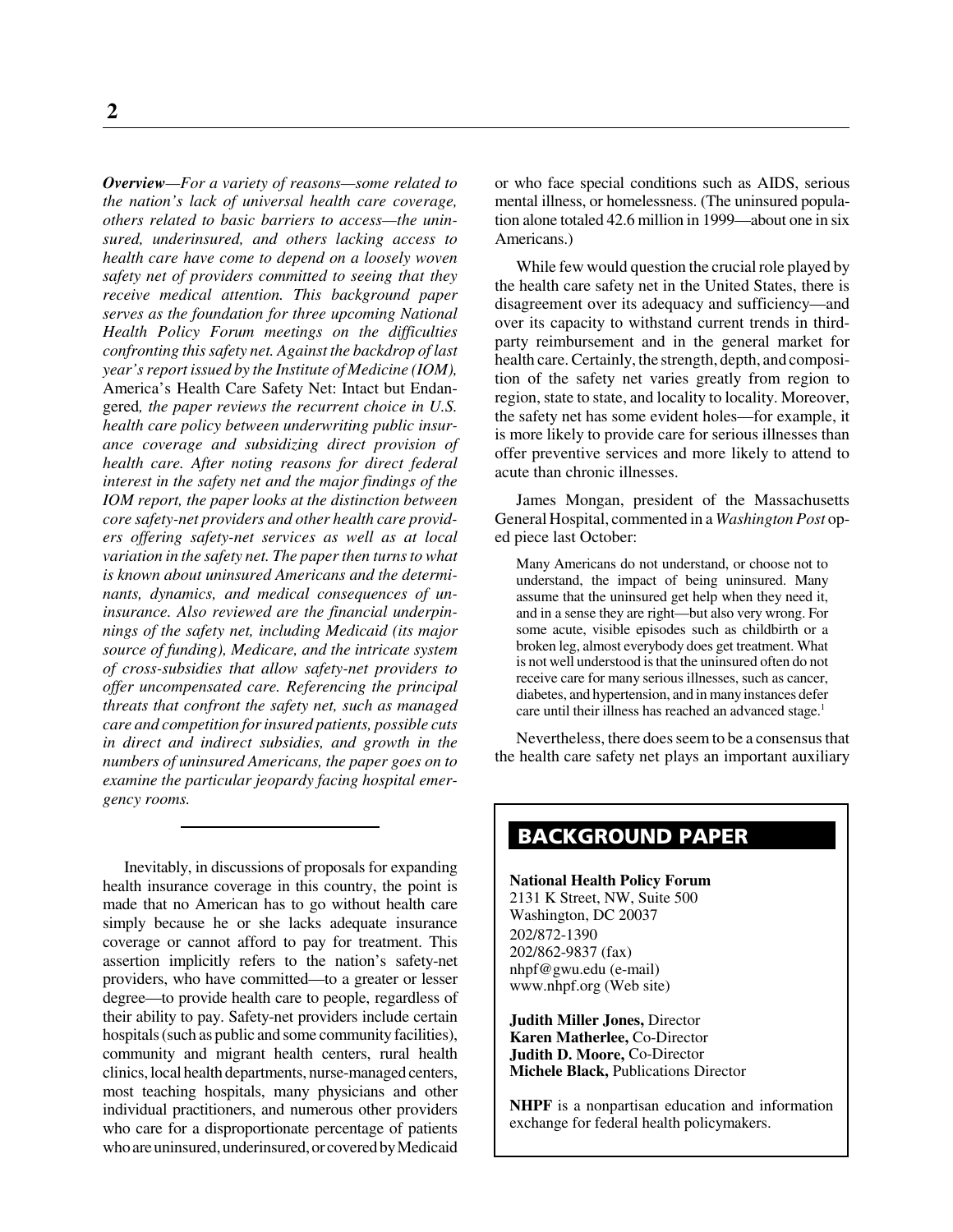role in health care delivery. It its report on the safety net issued last year, *America's Health Care Safety Net: Intact but Endangered*, the Institute of Medicine (IOM) concluded: "In the absence of universal comprehensive coverage, the health care safety net has served as the default system for caring for many of the nation's uninsured and vulnerable populations."2

Given the demise of the Clinton health reform proposal of 1993–1994, most observers seem to agree that universal coverage is not going to materialize in the foreseeable future. A reexamination of the safety net as a means of providing health care to those with no other recourse therefore seems in order.

Such an examination is timely because of the Bush administration's commitment during the 2000 presidential campaign to add 1,200 community health centers over the next five years. In addition, the  $107<sup>th</sup>$  Congress has already shown interest in the safety net, in part because a number of federal safety net programs, including community and migrant health centers, are up for reauthorization.<sup>3</sup> Furthermore, the National Governors' Association has proposed a radical restructuring of the Medicaid program, which would allow it to cover a larger portion of the indigent population with a less rich benefit package, potentially relieving some of the pressures on safety-net providers.<sup>4</sup> Yet, Medicaid is becoming increasingly vulnerable in many states; according to data from the National Conference of State Legislatures for early March 2001, 23 states and the District of Columbia are experiencing Medicaid cost overruns.5

While the safety net is primarily defined at the local level across the country, there are numerous reasons for federal interest in safety-net policy, among them:

- Medicaid is the single largest source of safety-net patient revenue.
- Federal statute governs patient treatment in hospital emergency rooms (ERs) across the United States.
- To varying degrees, federal tax laws and entitlement programs have an impact on who has access to health insurance coverage and who is left out.
- If the safety net were to fail, there would be major public health consequences for all residents of the United States.

Even if there were near universal coverage, arguably there would also be a residual role for safety-net providers, who offer the accessibility, cultural competence, and other consumer-friendly features that many mainstream providers do not. As Julius Richmond and Rashi Fein pointed out in a commentary they published in the *Journal of the American Medical Association* over six years ago: "Important as universal insurance is, it is access that we seek."6 In other words, insurance alone does not guarantee an individual access to health care; obstacles such as shortages of providers, difficulties in enrollment, geographic distances, and language and other cultural differences can still impede access.

#### **BACKGROUND**

While the very title of the IOM's recent report— *America's Health Care Safety Net: Intact but Endangered*—suggests a somewhat unprecedented crisis, the text of the report indicates that the problems are chronic: "The funding and organization of the safety net have always been tenuous and subject to the changing tides of politics, available resources, and public policies." It is instead the timing and the nature of the financial threats facing the safety net that are unprecedented. A simultaneous combination of what has been called "our nation's uninsurance epidemic,"<sup>7</sup> expansion of managed care in both the public and private sectors, threats to public subsidies for the safety net, escalating costs, and increased general competition has brought extraordinary pressures to bear on safety-net providers.

One of the basic features of the safety net is that its providers are essentially the providers of last resort. In a *New York Times* interview, the medical director of the nation's oldest public hospital, Bellevue Hospital in Manhattan, observed: "When you're at Bellevue, there is no elsewhere."8 Without alternatives, he had nowhere else to refer patients—it was his physicians who treated them and the hospital that absorbed the cost of their care.

Furthermore, the populations served by safety-net providers are generally both difficult and expensive. Raymond Baxter, a member of the IOM safety-net committee, and Robert Mechanic, co-authors of a recent *Health Affairs* article, observe:

[These safety-net patients] range from the uninsured and Medicaid populations to a broader array of vulnerable populations, including persons with acquired immunodeficiency syndrome (AIDS), substance abusers, the frail elderly, low-income children, and pregnant women, the homeless, and the mentally ill.<sup>9</sup>

Quite literally, this is a patient load like that faced by no other set of providers.

In their study of the rise and fall of the Clinton health reform proposal, *The System*, Haynes Johnson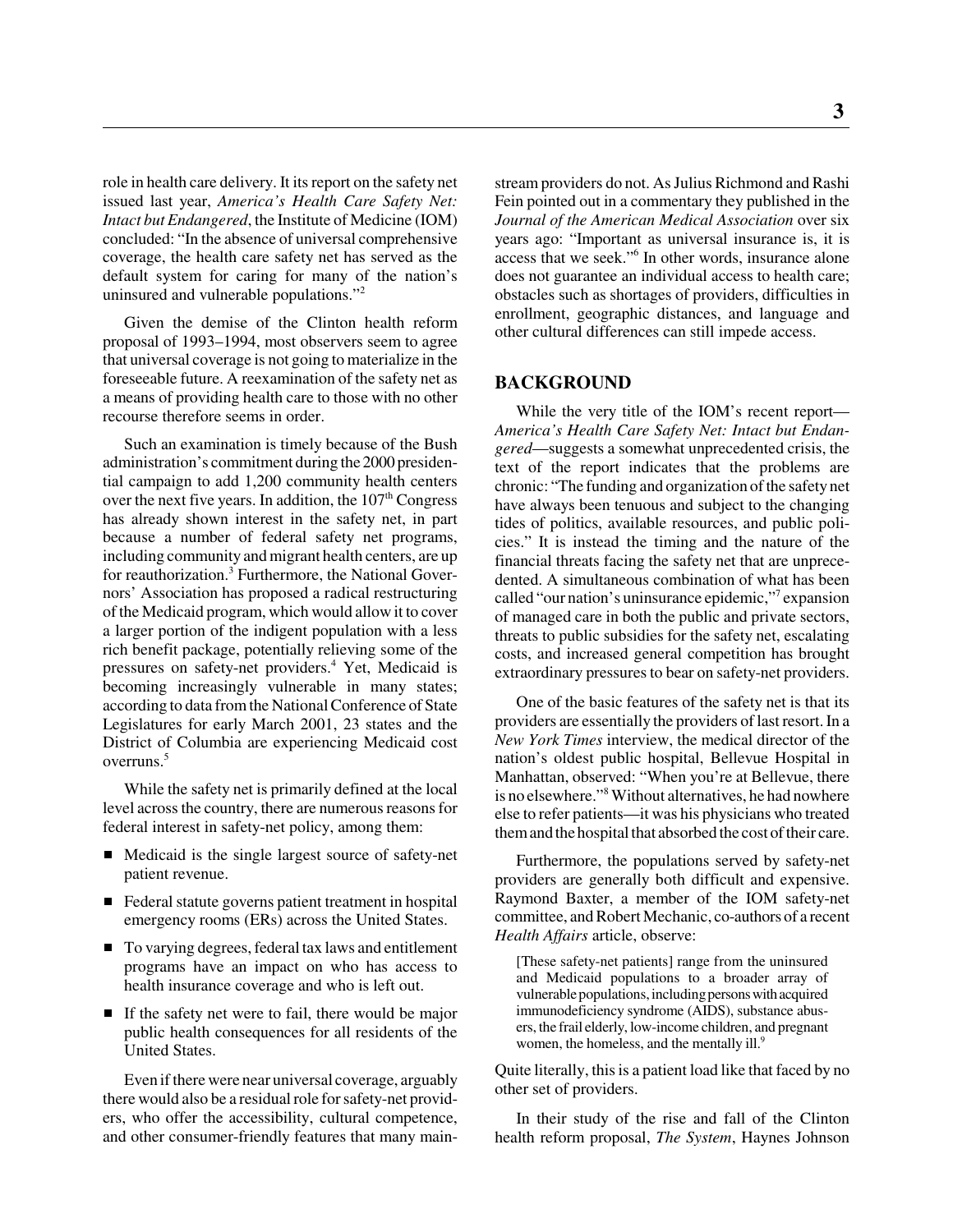and David Broder graphically describe the two-level system of health care that those with coverage and those without coverage confront—in the context of metropolitan Los Angeles:

"If you have insurance, you go to Cedars[-Sinai Medical Center]," [a local hospital association official] said. "If you don't, you go to L.A. County [Medical Center], where you wait for hours, days, and months to get your health care."... We have a shadow system called the public system. Because that system has been inadequately funded and faces excess demands on its services, public hospitals and clinics have been forced to subsidize the care they provide by paying low salaries and hiring people who are either willing to accept a lower salary or who cannot be hired anyplace else. Without reform of the entire system, they were now at the additional disadvantage of having to be competitive in the private marketplace without the resources to compete in it.<sup>10</sup>

While the point Johnson and Broder make is not valid for all safety-net providers, there are concerns about how core safety-net providers can sustain quality without adequate resources.

The safety net in rural America faces its own set of special challenges. In some rural locales, virtually every provider is a safety-net provider. Recruitment and retention pose special difficulties in rural settings. Geographic distances, combined with poor, if not nonexistent, public transportation, make access to care difficult. Both poverty and uninsurance levels are generally much higher—and typically increase the farther away people reside from urban areas. And the challenges to maintaining the financial viability of all types of providers from individual practitioners to community hospitals are especially daunting, given their small-scale operations. All of these factors combine to make the rural safety net especially susceptible to the threats that confront safety-net providers in urban and suburban settings across the country.

## **Insurance Coverage vs. Subsidized Access: Recurring Choices in American Health Policy**

Over the past half century, federal health policy makers have repeatedly faced the choice between covering Americans through some sort of subsidized health insurance program and offering subsidies for the direct provision of health care, typically through institutionbased health care providers. After World War II, during the Truman administration, the choice was between the Wagner-Murphy-Dingell bill, which offered universal health insurance coverage, and what became the Hill-Burton Act, which provided federal subsidies for hospital

construction in underserved areas; Congress chose the latter option.<sup>11</sup> In 1965, when Lyndon Johnson was president, Congress enacted less-than-universal coverage in Medicare and Medicaid but augmented it through a program of neighborhood health centers in low-income areas. The National Health Services Corps helped to fund a network of practitioners in areas with shortages of individual health providers.

Karen Davis and Cathy Schoen capture some of the thinking during the 1960s that went into the neighborhood health center program, which eventually evolved into today's community and migrant health centers:

[Federal] planners argued persuasively that only a health center, as opposed to health insurance, could, in addition to financing services, simultaneously treat a variety of causes of deficient medical care common to poverty areas such as the scarcity of physicians and health facilities; inadequate transportation to areas with more abundant resources; crowded facilities with long waits and care that was frequently impersonal or minimal; physicians who, pressed for time, seldom undertook extensive workups, provided counseling, or explained fully the nature and importance of a prescribed treatment; and discriminatory practices that restricted the access of minority groups to sources of care open to whites. $12$ 

Moreover, it is important to remember that even existing public benefit programs, such as Medicaid itself and the more recently enacted State Children's Health Insurance Program (SCHIP), have never succeeded in enrolling all those eligible for their services, despite sizable recent appropriations for outreach and enhanced flexibility.<sup>13</sup> Larry Gage, president of the National Association of Public Hospitals and Health Systems (NAPH), suggests: "Based on our failure thus far to sign up millions of people who are already eligible for Medicaid, the State Children's Health Insurance Program ..., and other public coverage, any ... health care reform efforts must be augmented by support for institutional safety-net providers." In other words, it is not a matter of *either* public insurance coverage *or* subsidies for access through safety-net providers—but of *both*. Moreover, insurance coverage does not guarantee access to care.

Others note that, for a variety of reasons, certain populations may never be covered by public insurance programs. These include groups such as homeless people and Americans with serious and persistent mental illness, who may elude coverage to which they are entitled. These people are often difficult to enroll and may be easier to serve in safety-net settings. They also include groups such as certain legal or illegal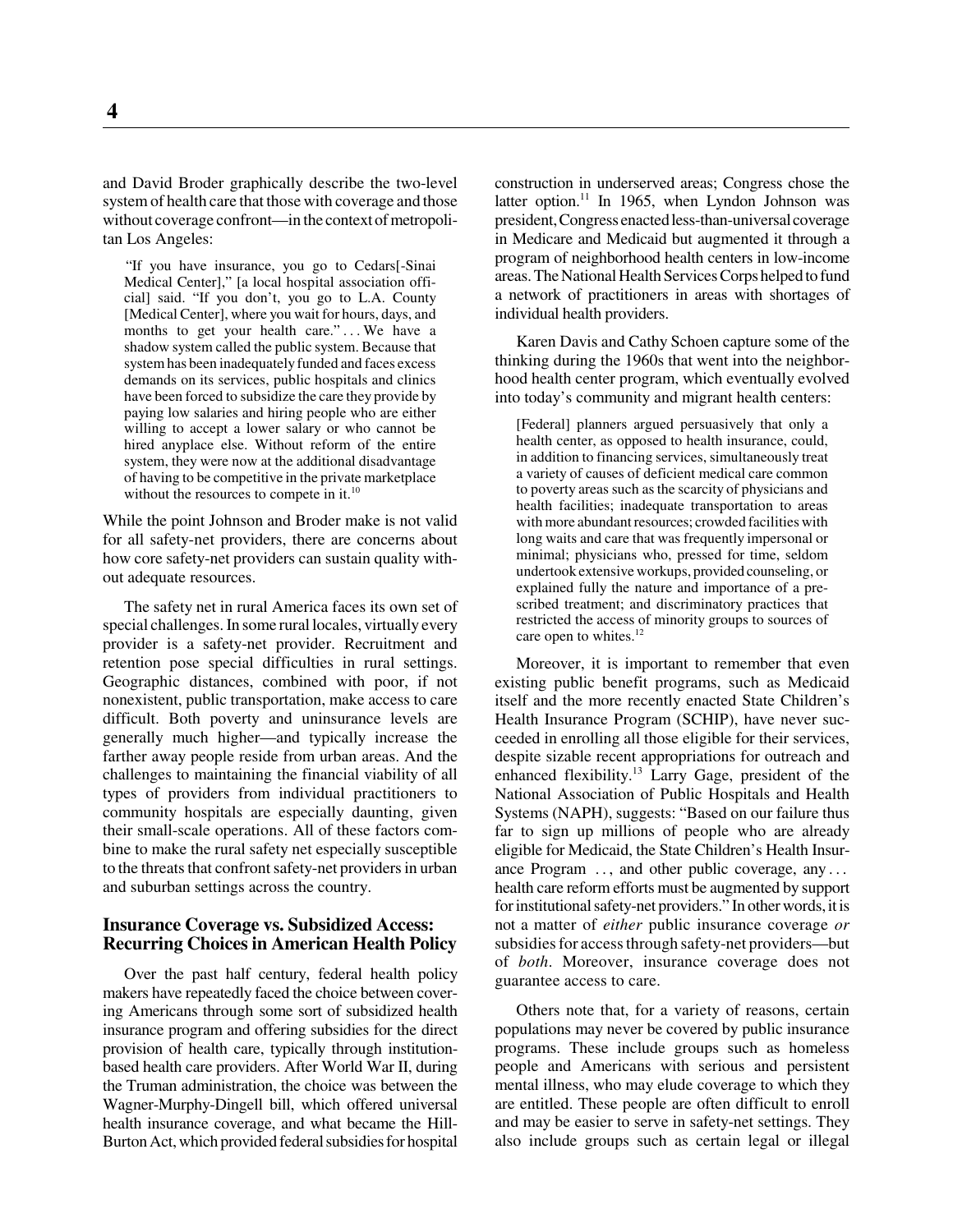immigrants, whom federal lawmakers may as a matter of public policy choose not to make eligible for comprehensive coverage. Yet, simply as a matter of protecting the public health, it may be desirable to provide some minimum level of treatment, even to people who reside illegally in the United States. Some would suggest that the most efficient way of doing that is through safetynet providers.

Finally, some observers point out that subsidies to public providers do not always assure access to the whole range of needed services. For example, while many community and migrant health centers have arranged specialty and subspecialty referral networks, many others complain that they cannot get their indigent patients seen when their needs warrant more than attention by primary practitioners. This is obviously a lesser problem for safety-net patients whose medical homes are hospitals of last resort, ERs, and/or tertiary care institutions whose staffs are likely to include specialists and subspecialists. But where such gaps are likely to occur—especially in primary care safety-net settings—patients are likely to experience repeated visits for recurring complaints.

# **The Direct Federal Interest in the Safety Net**

Because the health care safety net varies according to local circumstances, no one can really speak of a national safety net. As the IOM report notes:

The nation's health care safety net is . . . a patchwork of institutions, financing, and programs that vary dramatically across the country as a result of a broad range of economic, political, and structural factors. These factors include the strength and configuration of the local economy, the numbers and concentration of poor and uninsured individuals, the structure of the local tax base, the depth and breadth of a State's Medicaid eligibility and benefits, and the community's historic commitment to care for the uninsured and other vulnerable populations.

Nevertheless, there are a number of reasons why federal policymakers have a direct interest in the strength of the safety net:

 *The Medicaid program is the major source of revenue for safety-net providers.* The IOM report underscores the central importance of Medicaid to funding the safety net:

> Over the years, **Medicaid has become the financial underpinning of the safety net** [emphasis added]. Historically, Medicaid has furnished the majority of insured patients for most safety net providers and has subsidized a substantial portion

of care for the uninsured through such programs as disproportionate share hospital (DSH) payments and cost-based reimbursement for federally qualified health centers [FQHCs].

No other funding source approximates Medicaid in importance for the safety net.

- *A number of other federal grant-in-aid programs also provide financial support for the safety net.* The Section 330 program authorized under the Public Health Service Act subsidizes community and migrant health centers, the largest formal federal component of the safety net outside of Medicaid; approximately 700 health centers with nearly 3,000 clinics and a network of 6,500 primary care clinicians provide services to more than 9 million people.14 The Indian Health Service currently serves some 1.5 million American Indians and Alaska Natives in 34 states through a system that includes 37 hospitals, 64 health centers, 50 health stations, and five school health centers. The Department of Health and Human Services' Division of Nursing, Bureau of Health Professions, Health Resources and Services Administration (HRSA), has spurred the development of nurse-managed care centers. The Ryan White program for people with HIV/AIDS and the Stuart McKinney program for the homeless also help support safety-net providers. In addition, the Medicare program, through its direct payments to providers as well as its DSH payments for Medicare and low-income patients and its support for graduate medical education (GME)—especially its IME (indirect medical education) component—helps fund safety-net providers. Some health workforce initiatives also support the safety net; for example, the National Health Service Corps has traditionally supplied physicians to inner-city and rural community health centers and other facilities.
- *Federal law requires hospital emergency rooms across the country to treat patients regardless of their ability to pay.* The Emergency Medical Treatment and Active Labor Act of 1986 (EMTALA) guarantees everyone residing in the United States hospital-based emergency treatment for severe illnesses and injuries. In essence, it is an unfunded mandate whose incidence is heaviest on hospitals who choose to staff emergency rooms, particularly those located in certain urban and rural areas, where the concentration of uninsured patients is the highest. Hospitals that fail to comply with EMTALA will lose their Medicare provider status —and hence their ability to collect the Medicare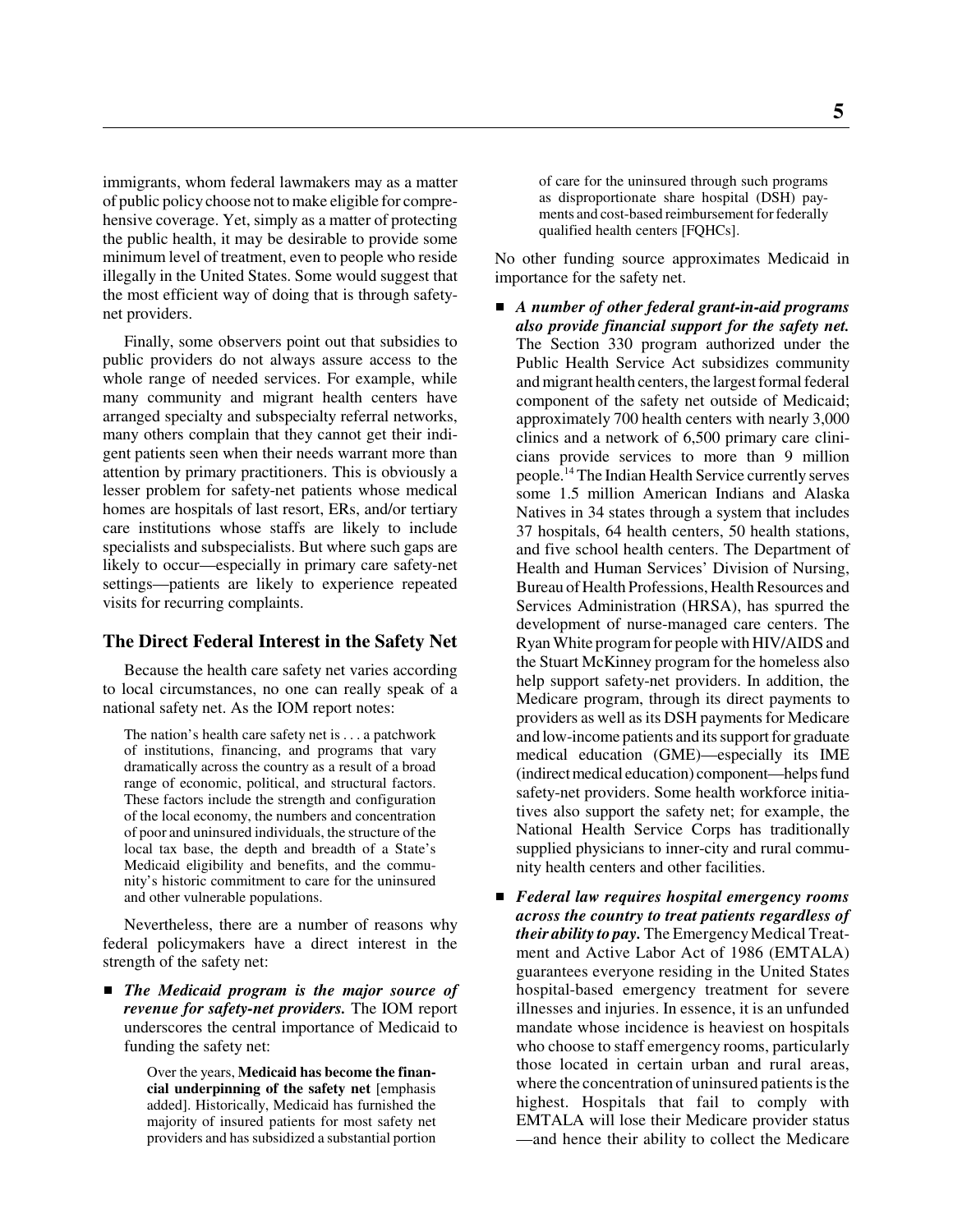revenues on which virtually all hospitals depend for their existence.

- *To some extent, federal income tax law and the eligibility provisions for such federal entitlement programs as Medicare and Medicaid combine to determine who is uninsured or underinsured in the United States.* Employers' health insurance premiums are fully deductible from their federal income and social security payroll taxes. Almost two-thirds of Americans receive health insurance coverage because their employer (or a family member's employer) utilizes this tax-advantaged form of supplementary remuneration. A sizable portion of the remainder of the population receives its coverage through either the federal Medicare or Medicaid programs. Thus, to the extent that people are uninsured or underinsured and dependent on the safety net, it is largely because they do not have access to this tax-subsidized system and public programs such as Medicare and Medicaid.
- *If the safety net were to fail in its mission, there would be public health consequences for all Americans.* One of the many roles of the safety net is to contain the spread of contagious diseases and thereby protect the general population. Insofar as the safety net is unable to meet this challenge, the public health would be jeopardized, and the need for government intervention on a broader scale than local government would grow. Otherwise, threats to the population as a whole, such as multidrug-resistant tuberculosis, sexually transmitted diseases (including HIV/AIDS), hanta virus, measles, and influenza—none of which respects state or local boundaries—might ultimately require federal-level attention, ultimately through the Centers for Disease Control and Prevention (CDC). Similarly, insofar as the safety-net services, such as emergency departments, shock trauma care, neonatal intensive care, and burn units, that are offered to the general public are jeopardized because of their linkage to the financial well-being of the safety-net providers, the welfare of the general population itself may be threatened.

#### **The Safety Net Over Time**

Echoing the biblical "ye have the poor always with you," one of the co-editors of the IOM report, Stuart Altman, and Uwe Reinhardt and Alexandra Shields, his co-editors of another recent volume, observe:

The phenomenon of the uninsured and the underinsured in the United States is not new. It has been a permanent feature of the American health system. The number [of uninsured] stood at close to one-third of the U.S. population before the introduction of Medicare and Medicaid in the mid-1960s. Thereafter, it gradually fell to about 12 percent of the population in the late 1970s. Since that time, it has risen steadily, reaching the current proportion of more than 15 percent. . . . In many parts of the United States—for example, in California—it already exceeds 25 percent.15

Over the years, America's health care safety net has metamorphosed from a system composed primarily of charity hospitals and clinics, backed up by some private practitioners who offered charity medicine, to a system after World War II that also included community hospitals, which gradually assumed varying degrees of safety-net responsibility. Then, with the advent of the "Great Society," came the enactment of Medicare and Medicaid in 1965, which offered, respectively, nearuniversal coverage for the elderly and disabled and limited coverage for the primarily welfare-related indigent population. Even these programs have had their shortcomings. Gage points out:

Many thought that the enactment of the Medicare and Medicaid programs would eliminate the need for public charity hospitals. But that just didn't happen. From the outset, the Medicaid program never covered all of the population living in poverty, and after a few years of early growth, Medicaid coverage declined dramatically. From a 1976 high-water mark of 65 percent of all individuals living in poverty or near poverty, Medicaid covered fewer than 45 percent by the early  $1980s.<sup>16</sup>$ 

Despite some expansion in coverage in the late 1980s for children and pregnant women, the proportion of poor Americans covered by Medicaid in 1999 stood at 40.9 percent. Even Medicare, though it covers all but a small percentage of Americans over 65, provides coverage for a shrinking portion of the total cost of their care. HCFA estimates that the program now covers less than half of the total medical expenses of the elderly and that the average older person spends 18 percent of his or her after-tax income on health care, up from 10 percent in 1972.

Despite serious consideration of several intervening universal coverage proposals, culminating in the Clinton administration's abortive national health insurance proposal of 1993-1994, the emphasis of legislation enacted in recent years has been on incremental change. In the late 1980s and early 1990s, the scope of income eligibility of the Medicaid program was expanded to encompass an increasing percentage of the indigent population. Then, in the years 1995 to 1997, a bipartisan consensus developed that a larger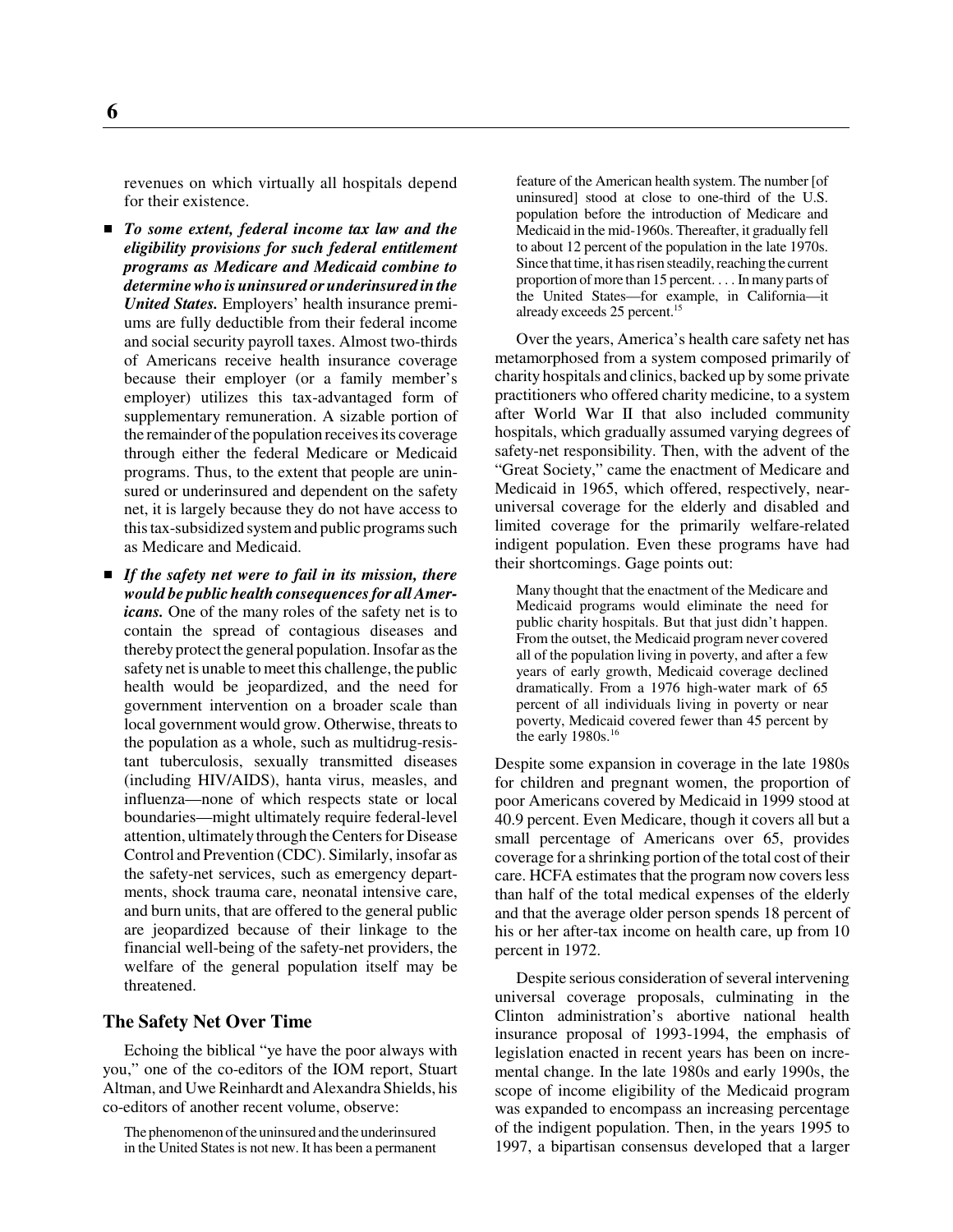group of low-income uninsured children should receive federally subsidized coverage. The enactment of the State Children's Health Insurance Program in August 1997 ensued. By early 2001, SCHIP had succeeded in enrolling a total of 3.3 million children. In 1996, Medicaid eligibility had been delinked from eligibility for a new program, Temporary Assistance for Needy Families (TANF), which was enacted to succeed Aid to Families with Dependent Children (AFDC) as part of welfare reform. To some extent, this delinking led to an initial decline in the number of Medicaid enrollees; between June 1997 and June 1998, Medicaid enrollment dropped from 31.3 million to 30.7 million. However, it then rebounded to 30.9 million in December 1998, to 31.4 million in June 1999, and to 32.0 million in December 1999.<sup>17</sup> There is evidence that outreach for the SCHIP program helped boost Medicaid enrollment.

# **The IOM Report**

Issued in March 2000, *America's Health Care Safety Net: Intact but Endangered* was commissioned by HRSA

to examine the impact of Medicaid managed care and other changes in health care coverage on the future integrity and viability of safety-net providers, particularly core safety-net providers such as community health centers, public hospitals, and local health departments.

Even before enumerating its findings, the IOM committee noted that it "was struck by the dearth of reliable and consistent data that can be used to accurately assess, measure, or compare the changing status of safety-net systems across the country."

The IOM committee went on to conclude:

- $\blacksquare$  The shift to Medicaid managed care can have adverse effects on core safety-net providers and the uninsured and other vulnerable populations who rely on them.
- Managed care principles offer significant potential for improved health care for Medicaid patients [served by safety-net providers], but implementation problems can undermine this potential.
- $\blacksquare$  The financial viability of core safety-net providers is even more at risk today than in the past because of the combined effects of three major dynamics: (1) the rising number of uninsured individuals; (2) the full impact of mandated Medicaid managed care in a more competitive health care marketplace; and (3) the erosion and uncertainty of major direct and indirect subsidies that have helped support safety-net functions.
- $\blacksquare$  The . . . availability of care for the uninsured and other vulnerable populations increasingly depends on where they live.
- The committee found that most safety-net providers have thus far been able to adapt to the changing environment. Even for these providers, however, the stresses of these changes have made it increasingly difficult for them to maintain their missions while protecting their financial margins.

The IOM report has been criticized by some because it focuses primarily on HRSA-funded community and migrant health centers and other core safety-net providers and pays relatively little attention to other safety-net providers, such as community hospitals and emergency rooms, even though such providers, in aggregate, play a larger role in providing care to the uninsured, underinsured, Medicaid beneficiaries, and special populations. Some critics have pointed out that it focuses more heavily on public than private safety-net providers, despite evidence of the growing importance of the latter.

Some have also criticized the IOM report as a bit too oriented to maintaining the current array of safety-net providers, especially those constituting the core safety net. For example, Thomas Chapman, president and chief executive officer of the Health Services for Children Foundation, commented soon after the report appeared:

 The challenge the IOM report presents is to simultaneously boost access to primary care while reducing excess capacity. What's needed is a dedicated redesign strategy that doesn't try to maintain the status quo by simply spending new healthcare dollars the same way.<sup>18</sup>

# **THE SAFETY NET AND ITS COMPONENT PROVIDERS**

The IOM report defines the safety net as "those providers that organize and deliver a significant level of health care and other related services to uninsured, Medicaid, and other vulnerable populations." Baxter and Mechanic posit a slightly different definition: "the institutions, programs, and professionals devoting substantial resources to serving the uninsured or socially disadvantaged." This background paper also includes mention of the underinsured and those who experience difficulty obtaining health care from non–safety-net providers.

# **The Core Safety Net and the Broader Universe of Health Care Providers**

Most discussions of the safety net distinguish between the "core safety-net" and other health care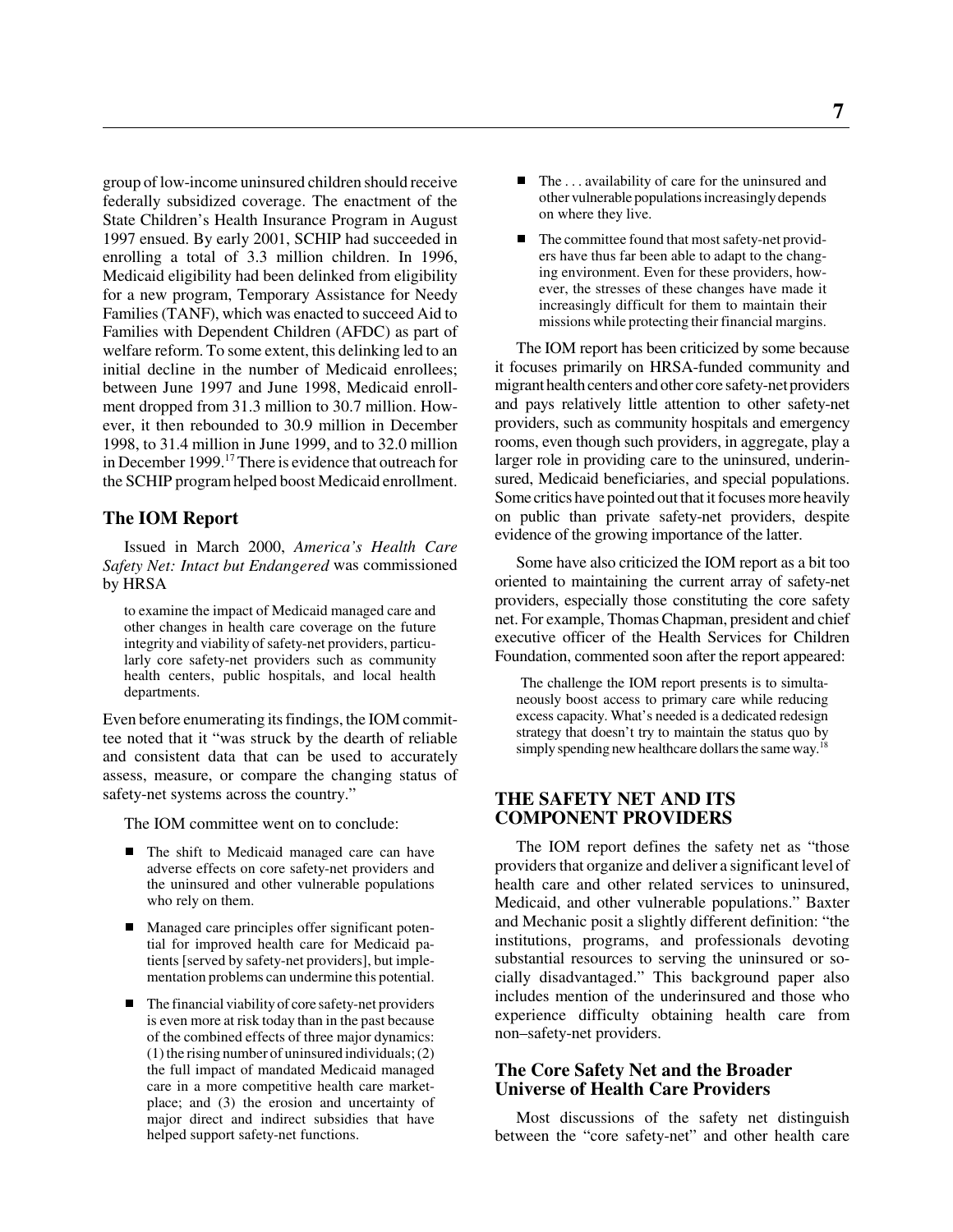providers that may assume safety-net functions. According to the IOM, core safety-net providers have two basic characteristics:

- Either by legal mandate or explicitly adopted mission they maintain an "open door," offering access to services for patients regardless of their ability to pay.
- A substantial share of their patient mix is uninsured, Medicaid, and other vulnerable patients.

Core safety-net providers are those who recognize a principal role or mission in treating the uninsured, underinsured, or vulnerable patients and do not shun them because they have no coverage, are expensive or difficult to treat, and/or are less desirable patients. Non–safety-net providers often choose to avoid these populations for reasons related to their own economic viability. With the exception of the EMTALA mandate, the safety net is strictly a voluntary system. Yet even safety-net providers can ultimately approach a financial "tipping point" beyond which they cannot accept patients without coverage or personal financial resources. That is why some have made the comment: "no margin, no mission." Among those typically considered core safety-net providers are public hospitals, community and migrant health centers (also known as FQHCs), and local health departments; in some communities, they may also include teaching hospitals and rural community hospitals. In most communities, smaller special service programs, including school-based health programs, nursing centers, rural health clinics, Ryan White AIDS programs, and family planning programs, are also considered core safety-net components.

It is not unusual in many communities for other providers to assume a substantial safety-net role, too. These may include community hospitals or religiously affiliated institutions with missions to serve the indigent, as well as private physicians committed to offering a substantial amount of "charity care." Some have referred to these providers as the "invisible safety net," since they often receive less public attention. The amount of such charity or uncompensated care is likely to vary a great deal from area to area, however, and to depend, among other things, on the size and strength of the core safety net. In addition, at least 14 states have "community benefits" laws or regulations which require certain hospitals and/or managed care organizations (MCOs) to offer some sort of public goods, including charity care.19 It is perhaps useful to conceptualize the core safety net and other health care providers in a given locality as a series of concentric circles. (As noted above, in some rural areas, virtually every provider assumes some safety-net role.)

#### **Local Variation in Safety Nets**

As noted above, there is no national health care safety net, but rather a collection of regional or local safety nets. Baxter and Mechanic observe:

The overwhelming evidence is that safety nets are local. There is no one "safety net" that an observer can point to. The interaction of composition, concentration, financing, and community context defines each local safety net. Thus it is difficult to talk about whether "the safety net is in crisis," since there is little consistency across communities. ...Ultimately, it is local factors, played out in the context of state policies and regional economic trends against the backdrop of federal policy, that determines the nature of local safety nets and their stability or vulnerability.

A number of factors contribute to the relative strength or weakness of a local safety net. These include elements as basic as the political culture of a community as reflected in its predisposition to assist the indigent and the uninsured. The adequacy of employer-based health insurance and the comprehensiveness of state Medicaid and SCHIP coverage as well as any other available publicly subsidized coverage obviously affect the level of demand placed on local safety-net providers. The components of the local economy and the local unemployment rate are also factors in this equation. A number of characteristics of the local population—including its per capita income, the concentration of immigrants, and its racial and ethnic composition—also contribute to the demands it places on the safety net. Finally, payment rates are key, with the penetration of managed care and the competitiveness of health care markets locally affecting the ability of local providers to cross-subsidize those without any or without adequate insurance coverage.

There are two major private and one major public demonstration grant program predicated on a recognition of the essentially local nature of the safety net:

- $\blacksquare$  *The W. K. Kellogg Foundation's Community Voices Program.* Launched in August 1998 to help ensure the survival of safety-net providers and to strengthen community support services, this initiative seeks to help reduce the number of people without health care coverage and utilize community-based resources to reach those who most often slip through the holes in the safety net. Five-year grants were made to assist "local laboratories" in 13 different sites.
- *The Robert Wood Johnson Foundation's Communities in Charge Program.* One-year organization and planning grants were awarded to 20 communities in January 2000. These grants allowed communities to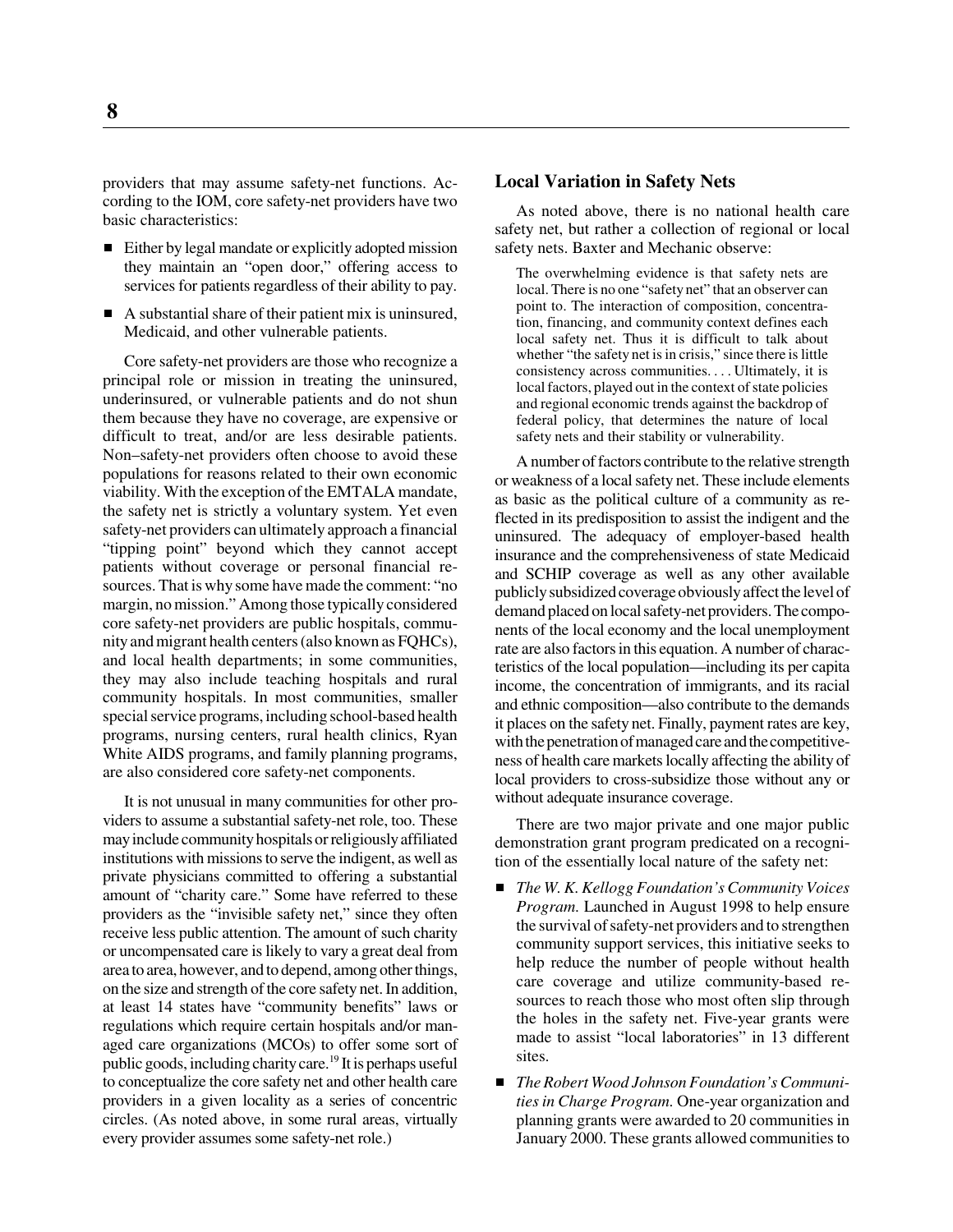research their uninsured problems, develop strong community-wide consortia, review potential solutions, and begin to design delivery and financing systems. Recently, the foundation announced that three-year Phase II grants of \$700,000 each were awarded to 14 of these communities to implement plans to put the programs into action.

 *The Health Resources Services Administration's Community Access Program (CAP).* According to a recent press release, "the CAP initiative seeks to expand access for the uninsured by increasing the effectiveness and capacity of the nation's health care safety net at the community level." Following a highly competitive bidding process, HRSA announced its first round of 23 awards under the CAP program to local entities in 22 states on September 7, 2000; the awards totaled \$22,020,954 and averaged \$957,433. On February 4, 2001, HRSA announced the availability of \$40 million in additional fiscal year (FY) 2001 funds under CAP for new grantees on a competitive basis. (\$56 million in FY 2001 funds were also made available to fund 53 FY 2000 applicants that were recommended for approval by HRSA but not funded previously because of budget constraints.) $^{20}$ 

The common strengths of these three programs include a willingness to respect local decision-making processes and to allow communities to do local problem-solving. Local business, health care, and community leaders have contributed innovative ideas about how to use funds already in the health care system more effectively, while cutting down on duplication and waste in the interests of serving more people.

# **TARGET POPULATION: THE UNINSURED**

While safety-net providers serve a broader population than the uninsured—including the underinsured, Medicaid beneficiaries, and all those who experience difficulty in obtaining health care, regardless of their insurance status—several factors argue for focusing attention on the uninsured. As the IOM report points out, it is the growing numbers of uninsured Americans that has put unusual pressure on safety-net providers. In addition, many of the factors that cause uninsurance also appear to contribute to difficulties in the access to health care of other populations. Finally, far better data are available on the phenomenon of uninsurance than on underinsurance.

In 1999, 42.6 million Americans—or 15.5 percent of the population—lacked health insurance. This was the equivalent of slightly more than the combined populations of the states of New York, Pennsylvania, New Jersey, and Connecticut. Because the uninsured are heavily concentrated in the below-poverty income group, with few resources to pay for medical expenses out-of-pocket, they are heavily dependent on safety-net providers. Although the uninsured are a heterogeneous group, making it difficult to generalize about them, they share some major characteristics.

#### **Uninsurance and Employment**

Paul Fronstin of the Employee Benefit Research Institute points out the salience of one particular factor:

Employment status is the most important determinant of health insurance coverage. Almost two-thirds of the nonelderly population have employment-based coverage. This coverage can be obtained either directly through one's employer/union or previous employer or indirectly through an employed person in one's family.<sup>21</sup>

Ironically, however, as a *Washington Post* reporter noted last fall: "Among people below the poverty line . . . working actually reduced a person's chance of having health insurance. About 60 percent of the nonworking poor were insured, compared with 53 percent of those who had jobs."<sup>22</sup> As much as anything, this relates to the poor fringe benefits available to low-wage workers. Charles Kahn and Ronald Pollack describe the dilemma of such workers as follows:

Low-wage workers experience a "triple whammy": They are less likely to be offered coverage by their employers, they have to pay considerably more for coverage when employers do offer it, and they have the least discretionary income available to pay for it.<sup>23</sup>

#### **Uninsurance and Poverty**

In general, those with household incomes below the poverty line are more likely to be uninsured, as demonstrated in Table 1 (see page 10).

Despite the existence of public health insurance programs targeted to indigent Americans, it is important to remember that none of the nation's public programs not even Medicaid—pretends to cover all Americans below the federal poverty line. Fronstin points out that

although many individuals in poor families are covered by public health plans, that coverage is far from universal. In 1999, 43.8 percent of the nonelderly with family incomes below the poverty line were covered by a public plan—40.9 percent by Medicaid.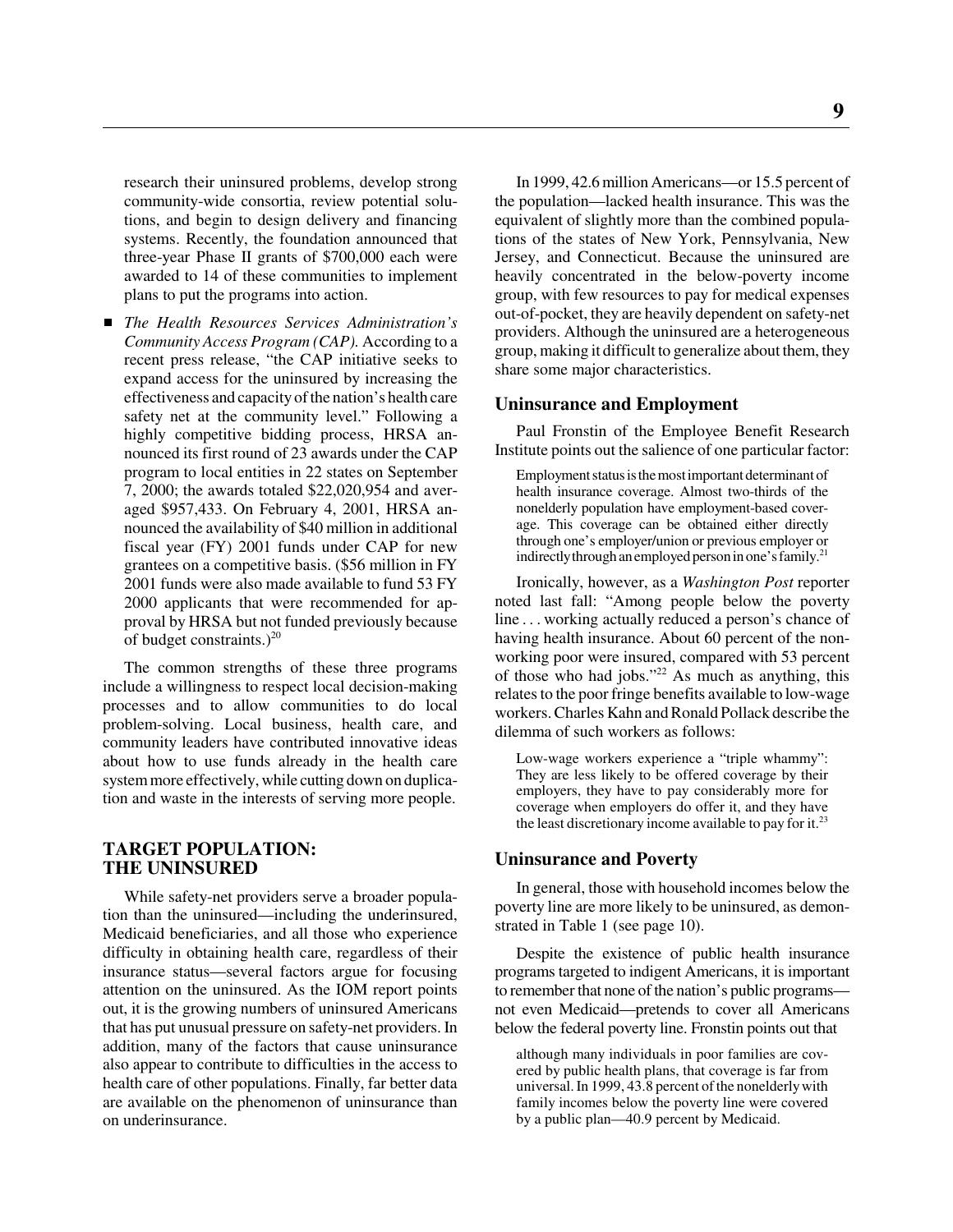# **Table 1 Uninsurance Rate of Nonelderly, by Poverty Level, 1998**

| <b>Federal Poverty Level</b> | <b>Uninsurance Rate</b> |
|------------------------------|-------------------------|
| ${<}100\%$                   | 36%                     |
| $100\% - 199\%$              | 31%                     |
| $200\% - 299\%$              | 19%                     |
| $300\% +$                    | $9\%$                   |

*Source: Kaiser Commission on Medicaid and the Uninsured,* Uninsured in America: A Chart Book, *2nd ed. (Washington, D.C.: Henry J. Kaiser Family Foundation, May 2000).*

Furthermore, part of the problem is enrolling people who are indeed eligible. Research from the Center on Budget and Policy Priorities issued in December 2000 found the following:

A recent analysis of Census data . . . finds that 94 percent of all uninsured children with family incomes below twice the poverty line—currently \$28,300 for a family of three—qualify for Medicaid or a separate child health insurance program supported by SCHIP funds. [This translates into 6.7 million of 7.1 million uninsured children at this income level.] . . . The notable exception [is] certain immigrant children. $24$ 

The biggest gap in Medicaid coverage is for lowincome nonaged adults. A recent article in *Health Affairs* noted:

Although states have the option to include parents in Medicaid, in thirty-two states uninsured working parents are ineligible for Medicaid if they work full time at the minimum wage (\$5.15 per hour). Equally important, low-income childless parents, no matter how poor, are ineligible for coverage under federal law unless they qualify as disabled. Without changes in federal law, Medicaid is unlikely to reach the bulk of uninsured adults—the vast majority of the lowincome uninsured.<sup>25</sup>

# **Uninsurance and Age**

With the exception of those over age 65, there is some relationship between an individual's age and his or her likelihood of being uninsured. (Because of the existence of the Medicare program, almost everyone over age 65—about 96 percent—has at least some health insurance coverage.)

Among American children—those age 18 and under—about 10 million, or just under 14 percent, were uninsured in 1999. These figures represented a decline from 11.1 million, or 15.4 percent, in 1998. $^{26}$ 

The 1999 Commonwealth Fund National Survey of Workers' Health Insurance found that nearly one of five adults aged 18 to 64 was uninsured.<sup>27</sup> Fronstin reports, "Individuals ages 45–54 were less likely to be uninsured (13.4 percent), and individuals ages 21–24 were more likely to be uninsured (33.4 percent), than those in all other age groups in 1999."28

## **Race, Ethnicity, Place of Birth, Citizenship Status, and Uninsurance**

Another important correlate of uninsurance is an individual's race or ethnic background. About 14 percent of white Americans are uninsured, but the percentage for Americans of color is considerably higher.

- $\blacksquare$  While Latinos represent about 12 percent of the total population of the U.S., they constitute one-quarter of the nation's uninsured. Almost 40 percent of Latinos are uninsured, the highest rate for any racial or ethnic group. $29$
- Twenty-three percent of African Americans are uninsured. That rate is more than 1.5 times that among whites, primarily because of differences in employer-based coverage.<sup>30</sup>
- Roughly 21 percent of Asian Americans and Pacific Islanders are uninsured, again because of lesser likelihood of having job-based insurance coverage.<sup>31</sup>
- Over 27 percent of American Indians and Alaska Natives are uninsured, nearly twice the rate of whites.<sup>32</sup>

Place of birth and immigrant status are also closely related to uninsurance status:

- The foreign-born population was more likely than the native population to be uninsured, 33.4 percent versus 13.5 percent.
- With respect to immigrant status, Fronstin reports:

Citizenship is a primary factor in the likelihood of an individual having coverage and in the source of that coverage. . . . More than 45 percent of nonelderly respondents indicating that they were noncitizens were uninsured in 1999, compared with 16.5 percent of citizens.... High uninsured rates may be due in part to the fact that a higher proportion of noncitizens were in low-income families, were likely to be nonworkers, or were likely to work in small firms.

#### **Major Reasons for Uninsurance**

The Kaiser chart book also presents some revealing data on the single most important reason that individuals cite for uninsurance (Table 2).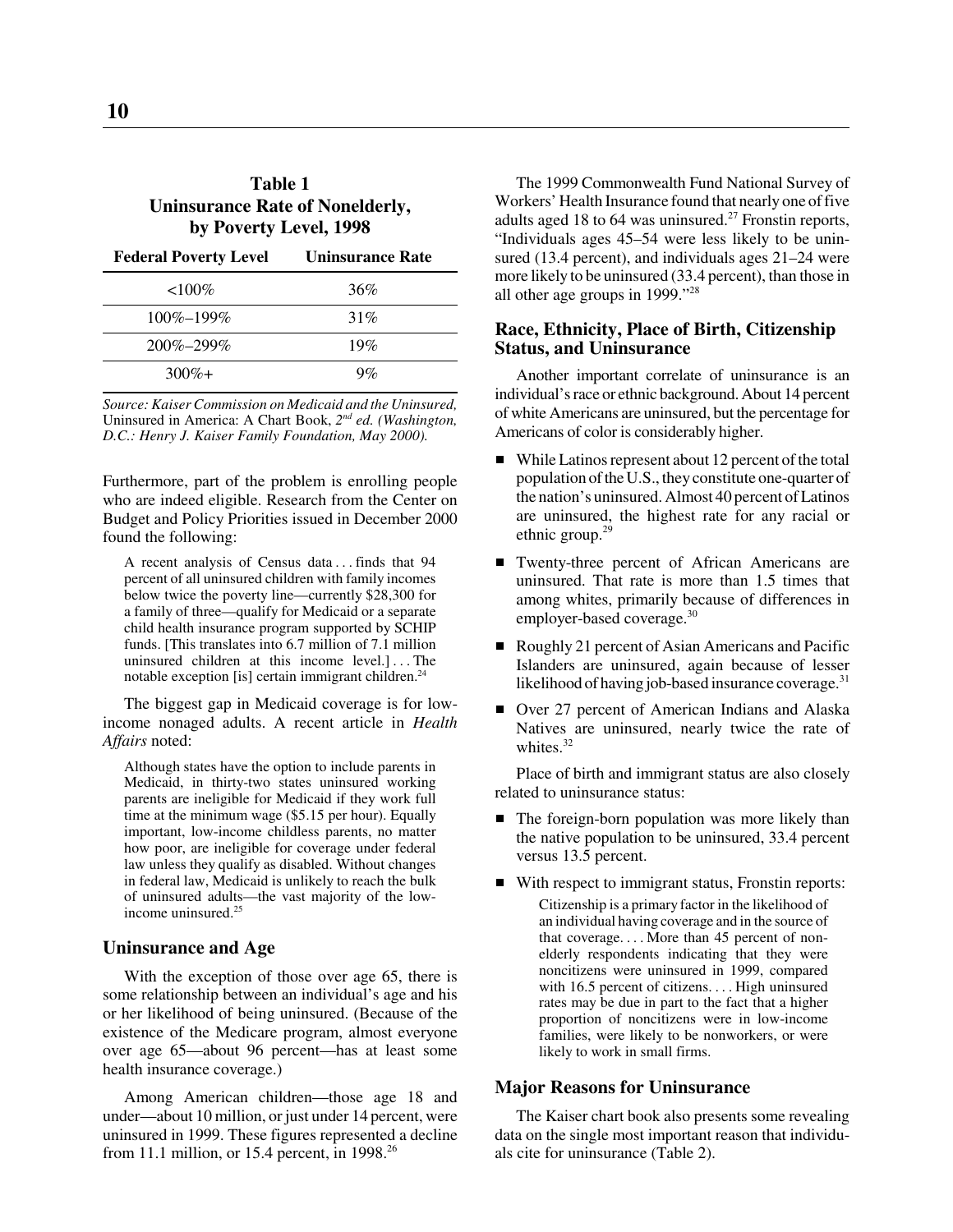# **Table 2 Most Important Reason for Not Having Health Insurance\***

| It is too expensive                    | 47% |
|----------------------------------------|-----|
| Your job doesn't offer coverage        | 15% |
| You are between jobs or unemployed     | 15% |
| You can't get coverage or were refused | 5%  |
| You don't think you need it            | 3%  |
| <b>Other</b>                           | 15% |

*\*Reported by uninsured adults.*

*Source: The NewsHour with Jim Lehrer/Kaiser Family Foundation National Survey on the Uninsured 2000.*

# **ACCESS: THE CONSEQUENCES OF UNINSURANCE**

Not surprisingly, uninsurance—and related conditions, such as underinsurance and irregular connections with health care providers—have adverse consequences for individuals' health status, especially if these individuals are confronted by episodes of serious illness. As in so much of the picture, the best available evidence is for uninsurance, where the situation is the starkest.

Altman, Reinhardt, and Shields report a noteworthy statistic, based on a 1993 Congressional Budget Office report:

It is known from prior research that, after adjusting for other socio-economic factors such as income, family status, and geographic residence, uninsured Americans receive on average only about 60 percent of the health services received by insured Americans.

A variety of factors account for this disparity. For example, Kaiser Commission data indicate that, while 9 percent of insured Americans could not identify a regular source of health care, 36 percent of uninsured Americans could not do so—a fourfold difference.

A number of sources document barriers to care confronted by the uninsured; again and again, these seem to boil down primarily to insufficient financial resources. In 1997, unpaid medical debts were the fourth most often mentioned reason for personal bankruptcy in the United States.<sup>33</sup> A recent Commonwealth Fund report, *Can't Afford to Get Sick: A Reality for Millions of Working Americans*, documents what the combination of precarious personal financial circumstances and uninsurance does to access to care:

- $\blacksquare$  Uninsured adults were [almost] three times as likely as insured adults to have gone without a needed doctor visit, not filled a prescription, or not followed up on a recommended medical test or treatment in the past year because of an inability to pay (49% vs. 18%).
- $\blacksquare$  Nearly one of four (24%) adults said they had not visited a doctor when sick, had not followed up on a recommended medical test or treatment, or had not filled a prescription in the past year because of the cost.

The Kaiser Commission provides additional evidence of the deleterious effects of lack of insurance on access:

- $\blacksquare$  The chances of uninsured children who are injured receiving medical attention are 30 percent less than children who have insurance.
- Uninsured adults often forego even recommended treatment. At least 30 percent did not fill a prescription or skipped a medical test or treatment in the past year because of its cost.
- $\blacksquare$  Problems with access to care are worse for those with the greatest medical needs—those not in good health. For example, two-thirds of uninsured adults in fair or poor health have problems getting medical care.
- $\blacksquare$  The majority of uninsured pregnant women do not begin their prenatal care in the first trimester as recommended. They are more than twice as likely not to receive the standard number of visits before delivery. Contrary to a belief that uninsured people are able to get care when they truly need it, 15 percent of uninsured mothers have prenatal care refused them when looking for a provider.

Perhaps most striking of all is evidence on how some conditions worsen because of the lack of timely medical attention, resulting in both needless suffering to individual patients and avoidable costs to the medical system. The Kaiser Commission reports: "The uninsured are hospitalized at least 50 percent more often than the insured for 'avoidable hospital conditions' like pneumonia and uncontrolled diabetes."

A revealing piece of research showing how lack of health insurance coverage affects individual families was reported by Nancy Vuckovic of the Kaiser Permanente Center for Health Research in the July/August 2000 issue of *Health Affairs*. 34 In a study of 18 uninsured women and their families in southern Arizona, she sought answers to the following questions:

What strategies do . . . families [without health insurance] use in their daily efforts to maintain health and respond to illness? . . . What priorities do they set?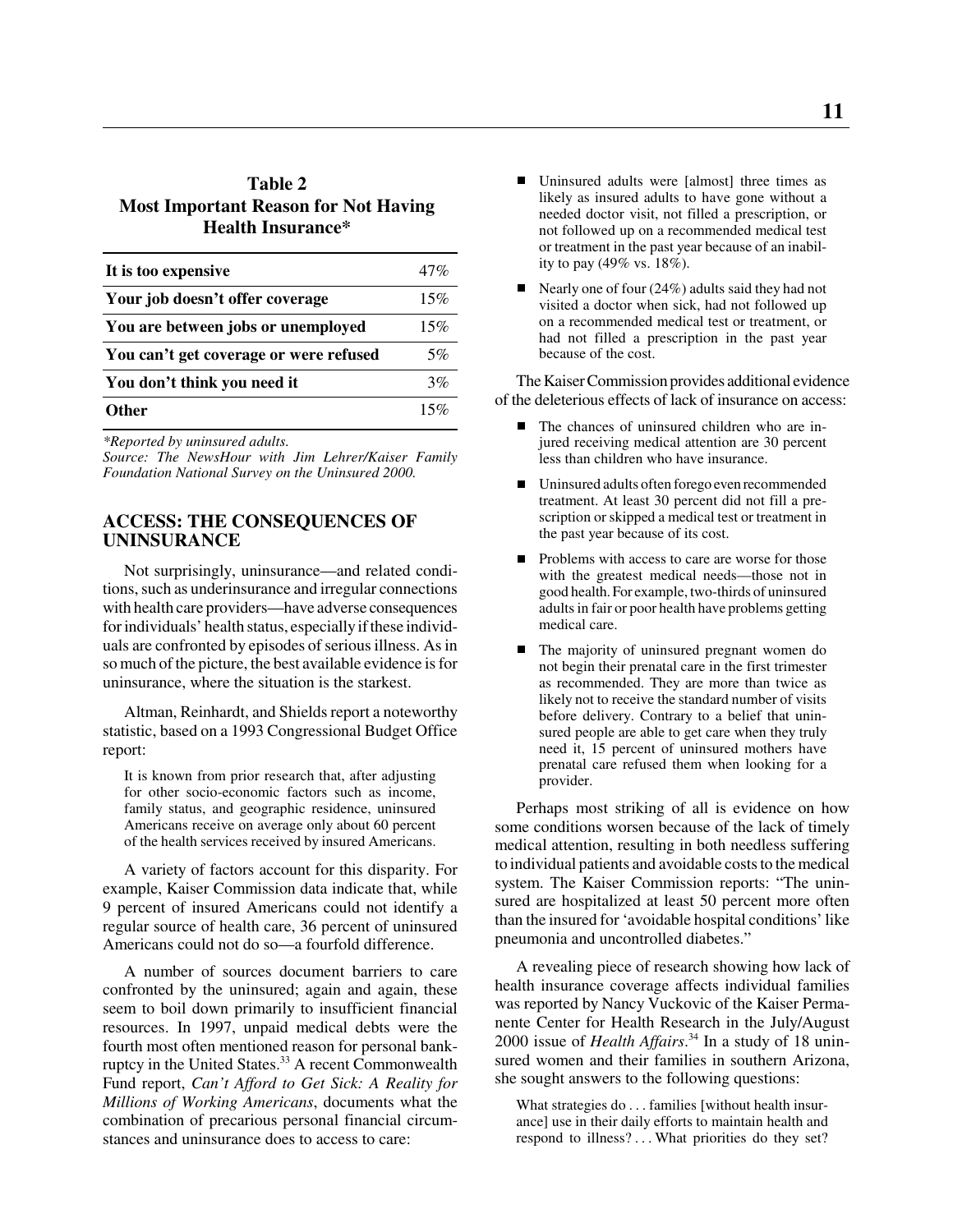What risks—both to their own health and to the public's health—do they take in attempting to treat themselves?

Among Vuckovic's principal findings were that

caring for their own health and that of family members was a time-intensive task that required ingenuity and persistence. As one woman put it: "You have to be so damn creative when you don't have medical benefits." When it was necessary to allocate limited financial resources to health care, women used strategies for triaging and responding to illness that included finding information and health care resources "through the grapevine," setting priorities for who gets care, and treating illnesses with pharmaceuticals that they could borrow, stockpile, or get from "underthe-counter" sources.

The women found that "social networks" offered an important resource for information and advice in general, as well as a means of financial and social support and a source of medications and information about how to obtain free or reduced-cost medical care. They lived under continual stress as a result of the threat of illness or accident, compounded by the day-today problem of securing health care for themselves and their families.

Vuckovic's conclusions have potential implications beyond the scope of her study:

For the women I interviewed, being without health insurance magnified their health concerns and prompted them to take a very active role in their health care. While their self-reliant attempts to "do what you can do" in response to illness are laudable, we cannot ignore the health hazards that accompany lack of access to resources or appropriate information. Risks associated with drug interaction, side effects, treating conditions in insufficient ways, and lack of monitoring of medication use can have a detrimental effect on personal health. These behaviors may also have wider-ranging effects on public health, such as drug resistance and masked but uncured contagious diseases. These risks are typically absent from discussions about the personal and health system costs resulting from lack of insurance.

While some of these concerns might have been obviated by linking these women and their families with safety-net providers, this may have been difficult in southern Arizona.

# **FINANCIAL SUPPORT FOR THE SAFETY NET**

As noted above, the safety net derives revenue from a number of sources, both direct and indirect. These include public funds such as Medicaid and Medicare, special federal grant-in-aid programs, state and local subsidies, private insurance payments, and crosssubsidies from various payers.

#### **Medicaid**

Medicaid revenues flow to safety-net providers through a number of channels—as direct payments for patient care, as capitation or case management payments under managed care arrangements, or as indirect subsidies such as DSH payments or GME payments. Furthermore, federal law has stipulated requirements for Medicaid payments to certain types of safety-net providers—in particular, FQHCs, which include community and migrant health centers and similar clinics.

Because of the salience of Medicaid revenues in their budgets, safety-net providers have been especially vigilant about any threats to their Medicaid funds. Since 1989, state Medicaid programs have been required to pay community and migrant health centers and other FQHCs under a cost-based reimbursement mandate. (Prior to the enactment of the mandate, state Medicaid agencies could pay these providers no differently than other providers—typically discounted reimbursement.) Medicaid now represents about one-third of health centers' total revenues. When the Balanced Budget Act (BBA) of 1997 included provisions to phase out costbased reimbursement, these safety-net providers mobilized to prevent any changes. First, the Balanced Budget Recovery Act (BBRA) of 1999 provided some relief, delaying implementation of the phase-out and mandating a study to determine how FQHCs should be paid in the future. Then, in the Medicare, Medicaid, and SCHIP Benefits Improvement and Protection Act (BIPA) of 2000, FQHCs were able to get a Medicaid prospective payment system that offers them reimbursement levels no lower than those they previously received under full-cost reimbursement. This victory on the part of FQHCs is noteworthy, however, for its uniqueness; no other safety-net providers have been able to attain similar accommodations within the Medicaid program, although some, such as nursing centers, continue to seek it. Over time, cost-based reimbursement has been a sore point with many state Medicaid agencies, who have felt that the special provision was unwarranted in relation to other providers.

Another special Medicaid reimbursement mechanism for safety-net providers, the DSH program, was initially intended to subsidize hospitals that provided high volumes of care to indigent patients not eligible for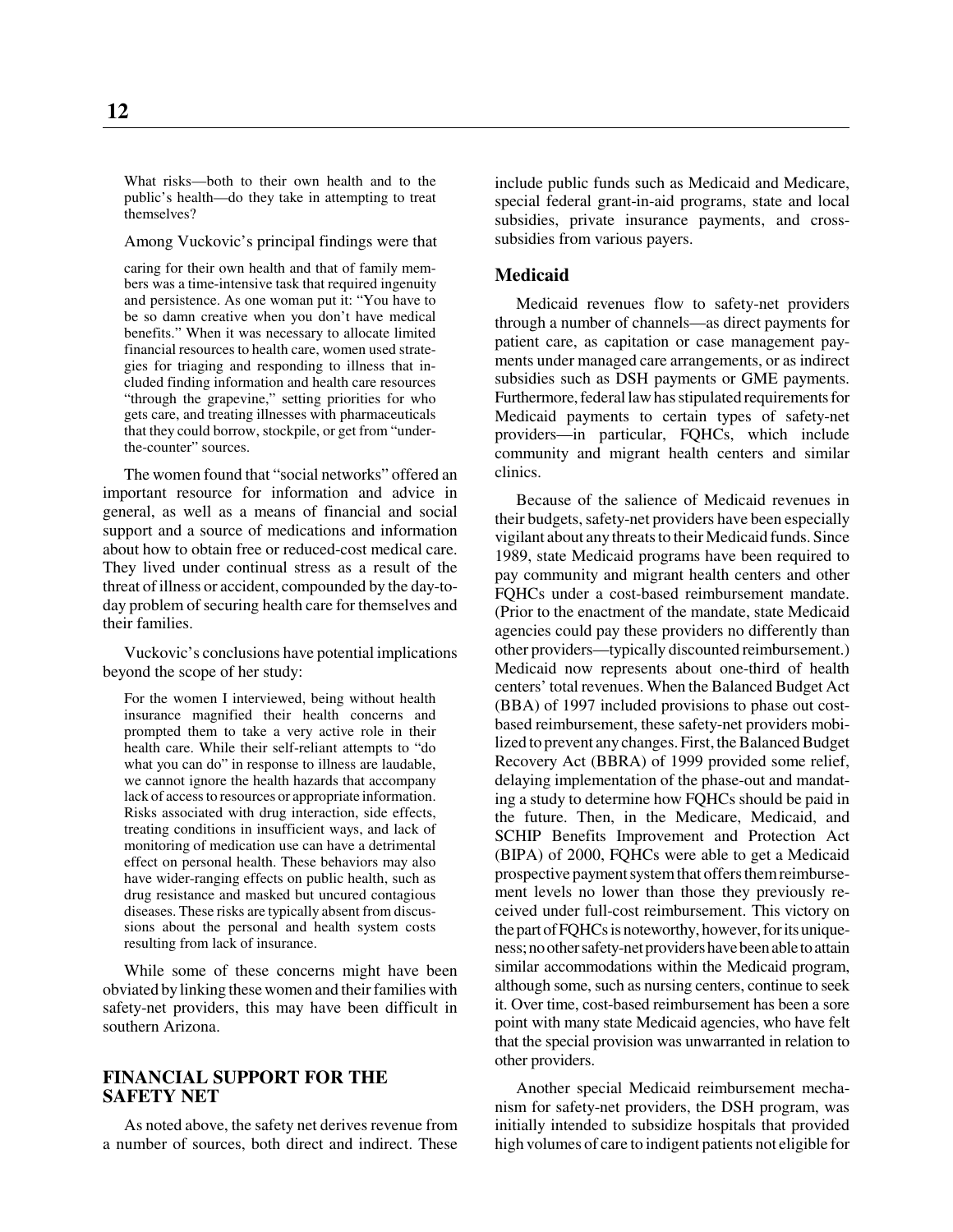Medicaid. Some states have distributed the funds over a broader set of hospitals than those that really belong to the safety net under even the broadest definition. At best, the DSH program has had a rather checkered history, since many states once used it as a vehicle to channel the flow of increased federal revenues into state coffers without increasing state outlays. Congress then limited this practice through the enactment of the Medicaid Voluntary Contribution and Provider-Specific Tax Amendments of 1991.<sup>35</sup> Further DSH budget cuts were enacted in subsequent years, including those in the BBA in 1997, which were partially restored by BIPA of 2000. The Medicaid DSH program's funding is no longer openended. Nonetheless, many safety-net providers depend heavily on the DSH program for support; for example, 34 percent of unreimbursed care at NAPH hospitals in 1998 was funded from Medicaid DSH funds, the second most important source after state-local subsidies  $(39 \text{ percent})$ .<sup>36</sup> According to the Congressional Budget Office, DSH spending is projected to represent about 6.5 percent of total FY 2001 federal Medicaid spending.

Another indirect Medicaid subsidy is GME payments. A survey conducted under the aegis of the National Conference of State Legislatures found that all but five states paid for GME through Medicaid in 1998 and that these Medicaid GME payments totaled \$2.4 billion.<sup>37</sup>

# **Medicare**

Under the Comprehensive Omnibus Budget Reconciliation Act of 1985, provision was made for special payments to hospitals that served a high percentage of Medicare and low-income patients—the Medicare DSH adjustment. The legislation amended the 1983 statute that established the Medicare prospective payment system. According to the Congressional Budget Office, however, Medicare DSH payments are proportionately much less important to safety-net hospitals than are Medicaid DSH payments. In 1997, Medicare DSH payments totaled approximately \$4.5 billion, while Medicaid DSH payments equaled \$16 billion.

Under the Medicare inpatient hospital PPS system, teaching hospitals—which typically play an important safety-net role—are also given allowances for direct and indirect graduate medical education expenses. The IME portion helps underwrite their charity care. In FY 1996, IME payments totaling \$4.3 billion went to 1,061 teaching hospitals.

## **Cross-Subsidies and Uncompensated Care**

One of the basic elements of the financial viability of the heath care safety net is providers' ability to crosssubsidize the care of those who lack health insurance coverage and/or the ability to pay for their care. They accomplish this cross-subsidy by charging the cost of that care to the surpluses that accrue from care charged to other third-party payers, principally private insurers. The term for this form of financial alchemy is "uncompensated care" or "charity care," and the concept has a dual purpose in discussions of the safety net:

Uncompensated care—the amount of care written off by hospitals or other providers—is generally taken as a measure of both the need for care among persons unable to pay and the willingness and ability of health care providers to make such care available. Although uncompensated care is far from a perfect indicator of access, it has become a standard measure for tracking provision of care for the medically indigent.<sup>38</sup>

To some degree, all types of health care providers offer uncompensated care. However, the most reliable data on uncompensated care are available for hospitals. A number of recent studies rank hospitals according to the relative amount of uncompensated care they provide. In doing so, they offer a measure of the extent to which safety-net responsibilities are concentrated or dispersed among general hospitals.

In a July/August 1997 article in *Health Affairs*, Linda Fishman, then associate vice president for governmental relations at the American Association of Medical Colleges (AAMC), ranked 5,229 community hospitals by deciles according to the relative amount of uncompensated care they provided in 1994. Among her findings are the following:

- Many hospitals claim to be part of the safety net. . . . However, there is substantial dispersion in the concentration and dispersion of responsibility for indigent care and graduate medical education [which often serves as a proxy for indigent care].
- A substantial percentage of private hospitals, which includes church-sponsored and private hospitals that probably receive little funding from state and local governments, maintains a relatively heavy uncompensated care burden.
- Hospitals with the highest concentration of uncompensated care had more Medicaid inpatient days (31 percent of all days) and fewer Medicare inpatient days (33 percent) than did hospitals in the other nine deciles (19 percent and 46 percent respectively).
- Despite public financial support structures for uncompensated care, such as disproportionate share payments in both the Medicare and Medicaid programs and other support from state and local governments,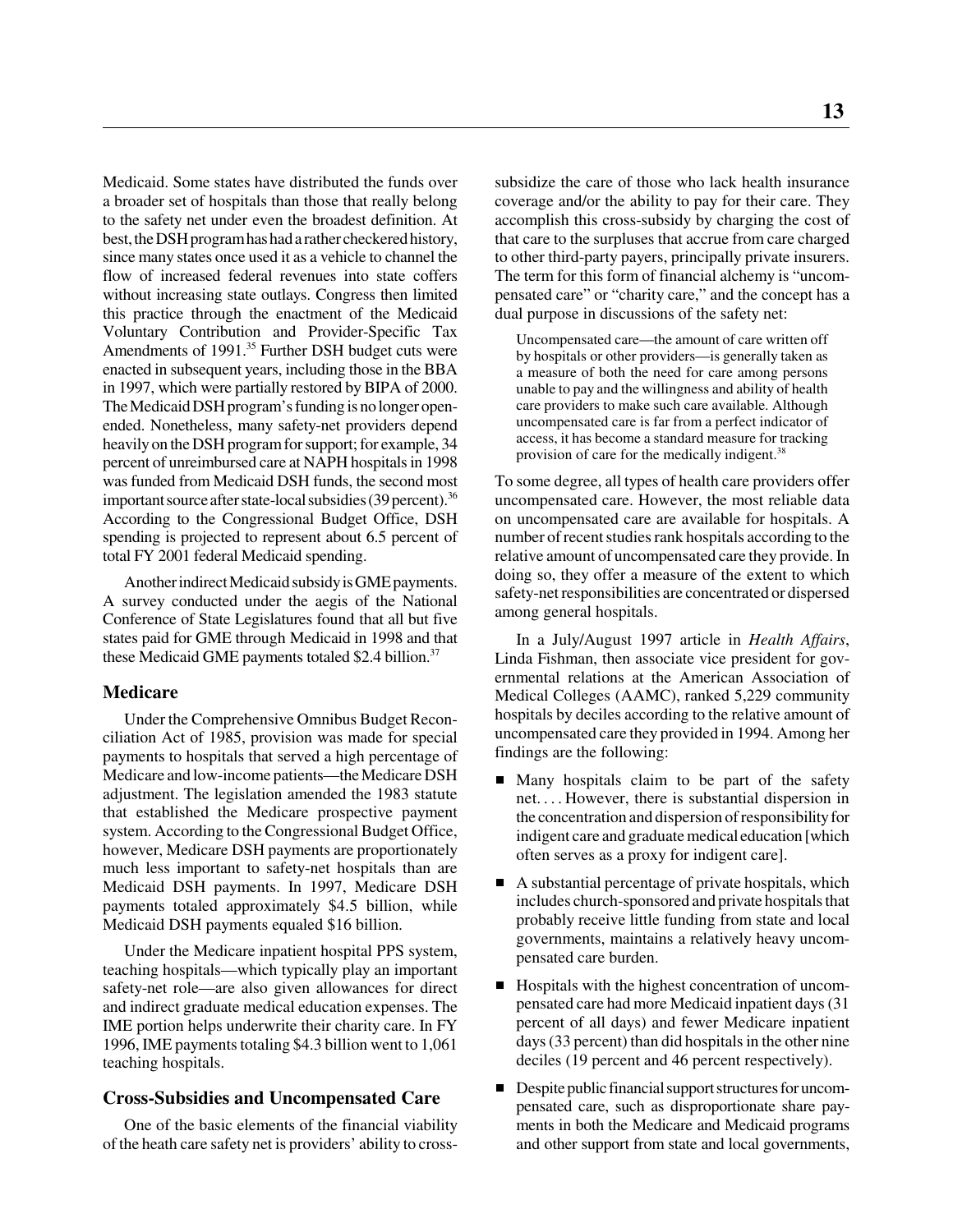the 523 hospitals that carried a particularly large uncompensated care burden relative to their operations were in a worse financial position in 1994 than other hospitals were. This raises questions about how well the current support structures are working.<sup>39</sup>

The latter point seems to confirm concerns raised by the IOM report.

Other researchers have looked at different measures than uncompensated care as proxies for safety-net linkage or membership. In 1996, Georgetown University's Institute for Health Care Research and Policy estimated the existence of some 369 "urban safety-net hospitals" in the nation, using HCFA's definition of Medicaid patient volume of more than one standard deviation above the mean. (Of these 369, 33 percent were public, 57 percent private nonprofit, and 10 percent investor-owned.) As an alternative, the Lewin Group suggested that there were 696 hospitals that met the optional Medicaid definition of a greater than 25 percent "low-income utilization rate."<sup>40</sup>

A paper published by the Johns Hopkins Center for Hospital Finance and Management in August 1998 suggested that the major share of hospital uncompensated care has shifted from public to private hospitals for a number of reasons. These include a decline in state and local subsidies to public hospitals for uncompensated care as well as the greater availability of DSH subsidies and uncompensated care pools to private hospitals. $41$  It is important to note, too, that some hospitals have switched from public to community ownership in order to have greater governance and management flexibility.

At the same time, the spread of various managed care arrangements and attention to controlling outlays- —among both private and public third-party payers—are undoubtedly constraining safety-net providers' ability to shift costs to allow them to provide uncompensated care.

# **THREATS CONFRONTING THE SAFETY NET**

As noted above, the IOM report identified three major challenges confronting the health care safety net:

- The impact of Medicaid managed care in a more competitive health care marketplace.
- The erosion and uncertainty of major direct and indirect subsidies that have helped support safetynet functions.

■ The rising number of uninsured Americans.

As the IOM report notes, the particular difficulty of these challenges is that they are confronting safety-net providers concurrently. However, even in the relatively short time since the release of the IOM report in March 2000, some of the landscape affecting the safety net has changed.

Looking at the situation from a longer-term perspective, it is perhaps worth remembering that its component providers have seldom been in a comfortable financial position. In a paper published by the Urban Institute in September 1998, Stephen Norton and Debra Lipson observed: "Ultimately, the safety net is never fully supported, as the institutions are not fully compensated for care to the uninsured. Thus, no matter how high or low the level of pressure they experience, these institutions will be under some stress."42

The question, then, is less one of whether the safety net is in a state of crisis—it seems perpetually so—than one of how serious the difficulties are and how likely the safety net is to withstand them. What Linda Fishman and James Bentley, then at the AAMC, had to say about hospitals in general applies equally to safety-net providers of all kinds:

Now the health care system is transforming from one based on a delicate web of confusing cross-subsidies to a system based on price competition in which both private and public purchasers want to pay only for the cost of the services their enrollees receive. Pressure to curb the rate of growth in state and federal health care spending threatens to erode the existing public support mechanisms for uncompensated care and GME. The question in the current competitive environment is whether, how, and to what extent society will continue to support the additional roles of hospitals that now are funded with patient care revenue.<sup>43</sup>

# **Managed Care and Competition**

While the IOM report zeroes in on Medicaid managed care as a particular threat to the safety net, certainly the larger phenomenon of managed care in both the private and public sectors threatens the ability of safety-net providers to shift costs among providers and thereby fund uncompensated care. This problem, which transcends Medicaid, is characterized by the American College of Emergency Physicians' (ACEPs') Wesley Fields as follows: "The price elasticity of the fee-forservice era that allowed community facilities to perform safety-net functions is largely eliminated by MCOs' efforts to control their own costs."44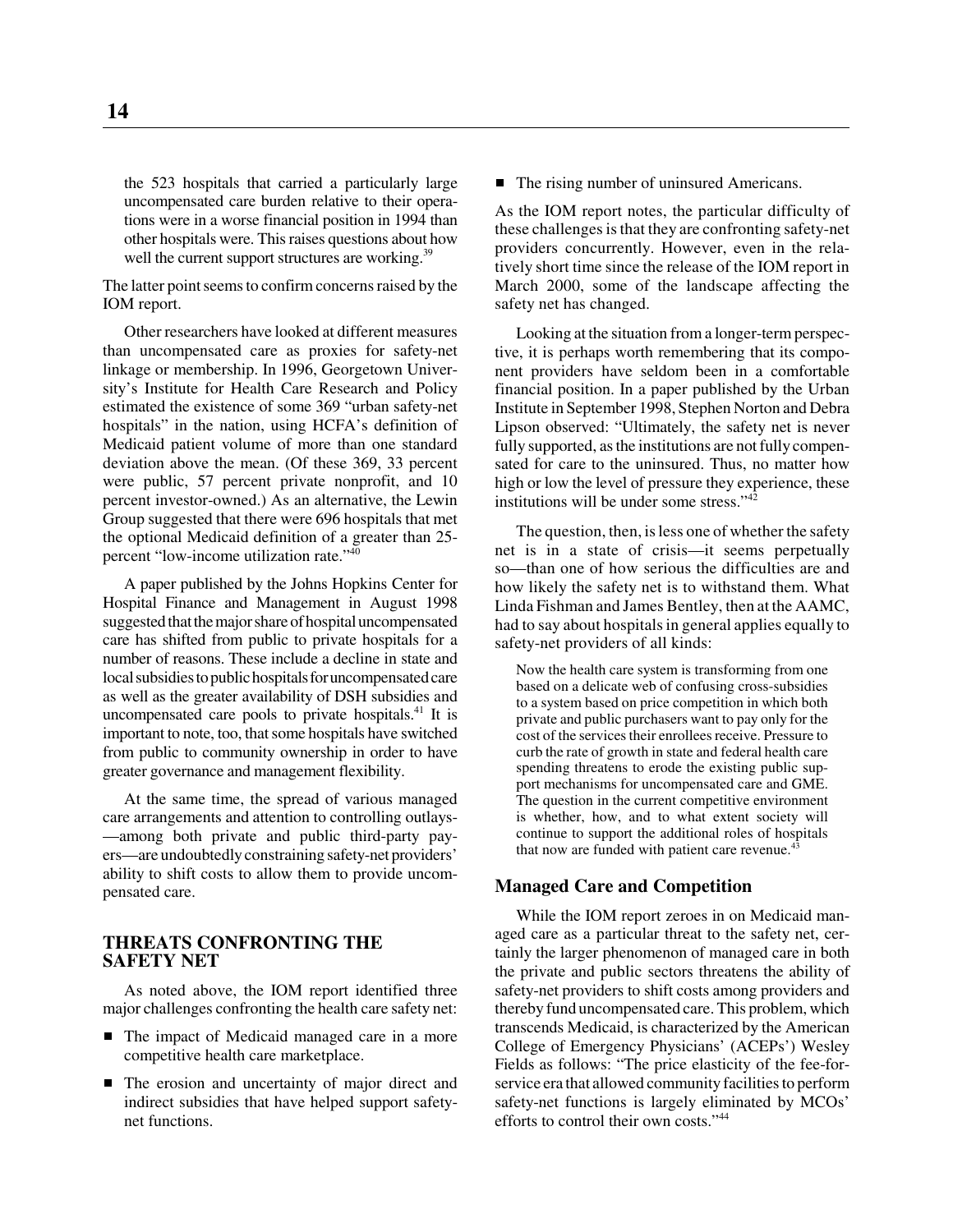But it is managed care under Medicaid that poses the greatest threat for safety-net providers. Among the immediate results the IOM report highlights are a decline in Medicaid revenues related to the diversion of Medicaid patients to other providers and lower payments by Medicaid managed care plans. Many critics contend that state Medicaid agencies have been so narrowly bottom-line-oriented that they have made inadequate provisions for safety-net providers; one laments: "The trend has been to implement managed care first and iron out the kinks later." He and others point out, for example, the ill effects of TennCare on the Regional Medical Center in Memphis and on Meharry Medical College in Nashville as examples of Medicaid managed care run amok. Others suggest that TennCare is an extreme example and that a number of states have made special provisions for incorporating safety-net providers into their Medicaid managed care programs.

Focusing primarily on hospitals, Fishman and Bentley observe:

The shift of Medicare and Medicaid enrollees to managed care distorts the integrity of the current fee-forservice support mechanisms. . . . The rates that the plan negotiates with the hospital do not necessarily include the DSH, DGME [direct general medical education], or IME [indirect medical education] payments that would be made to the hospital if the beneficiary remained in the fee-for-service system. Alternatively, the risk plan may direct patients away from the teaching or DSH hospital to a lower-cost site of care because the plan receives the same capitation rate regardless of the provider with whom it has a contract.

In some states, there is some very preliminary evidence that Medicaid managed care is unraveling, as a combination of states' ratcheting down on the rates that they pay health plans and the associated withdrawal of managed care organizations—especially private plans—may mark the commencement of a new phase of Medicaid payment and organization.<sup>45</sup> What remains to be seen, however, is how the timing of these changes will affect safety-net providers.

Similarly, capitated managed care may have reached its zenith among private purchasers as well. As part of the general "managed care backlash," both private employers and their employees seem to be turning away from traditional HMOs in favor of preferred provider organizations, point-of-service plans, and more or less strongly managed indemnity arrangements. It may be that the day of rigorously gatekept, closed panel, shared risk managed care has come and gone. If so, some of the threat to safety-net providers may be subsiding.

Related to the managed care phenomenon is the unusually competitive health care environment in many localities where, for the first time, hospital inpatient and outpatient departments have actually been competing for Medicaid patients—often to the detriment of safetynet providers, who in the process lose these patients and the associated Medicaid revenues on which they depend. In its article on Bellevue Hospital, for which one of the hospital's registration clerks was interviewed, the *New York Times Magazine* reported:

In 1975, Bellevue was the dump for indigent Medicaid patients that voluntary hospitals would not treat. Now, however, facing rising costs and empty beds, the same voluntary hospitals have become insurance blind. The result is brutal competition for Medicaid patients, whom [the clerk] follows the way a bookie follows the races. . . . As voluntary hospitals and managed care siphon off Medicaid patients, Bellevue winds up with the uninsured no one else wants to treat—and less and less income to offset the cost. "We are begging for Medicaid patients," [the clerk] said.

Gage indicates that NAPH member hospitals have seen a dramatic decline in the number of babies delivered, since private hospitals have increasingly sought to compete for Medicaid patients. Between 1990 and 1997, the number of births declined by more than 36 percent (or nearly 1,800) at the average NAPH member hospital.

An important piece of the Medicaid equation is the significant amount of churning that occurs in the Medicaid population over time, as a sizable number of people go on and off Medicaid eligibility rolls. As the IOM report points out, safety-net providers have been in a unique position to accommodate this factor while assuring continuity of care; whether commercial managed care organizations participating in Medicaid can do so seems open to question:

The categorical and episodic nature of Medicaid eligibility means that individuals tend to cycle on and off insurance, often with long spells of no insurance. Under the traditional Medicaid program, low-income individuals and families who lost Medicaid coverage would continue to see safety-net providers without much interruption. Private managed care organizations have no legal responsibility or mission to continue to support the care of patients when they become uninsured.

# **Threats to Direct and Indirect Subsidies**

Although the passage of BIPA in 2000 was a victory for FQHCs, there remain threats to funding for other safety-net providers. Already, Medicaid budgets in a number of states seen to be going into deficit, partly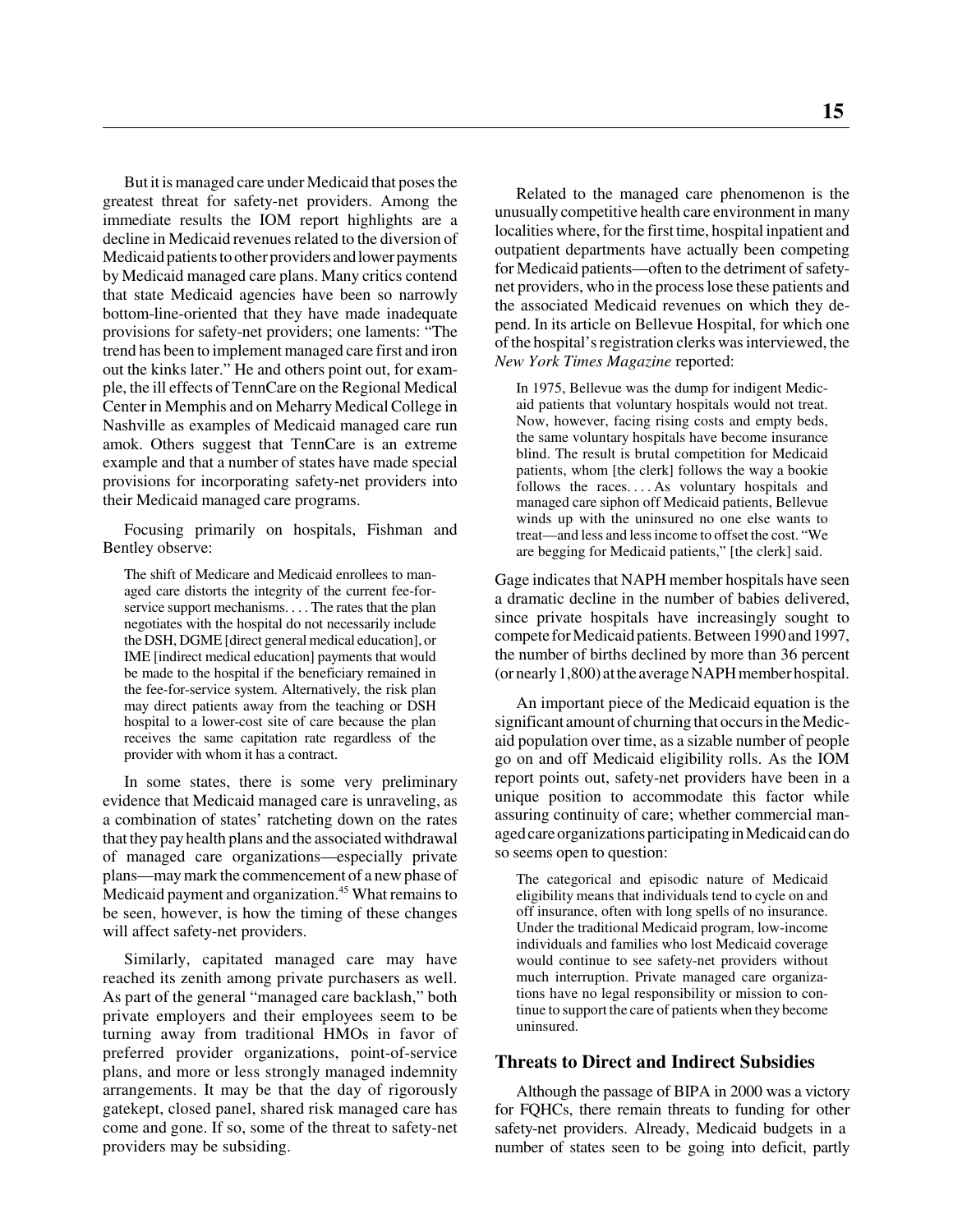because of rising pharmaceutical expenses. In a paper published in February 2001, Brian Bruen and John Holahan of the Urban Institute issued the following cautionary note:

Careful monitoring of Medicaid spending is very important because it is a large part of federal and state budgets. . . . Some studies suggest that Medicaid expenditures grew faster after 1998. Growth rates of Medicaid expenditures in the 10 percent range could easily occur in the near future because of growth in health care costs (particularly prescription drugs), the eroding impact of Medicaid managed care, wage pressures in the long term care sector, the use of supplemental payment programs, and enrollment increases. Growth rates at these levels have potentially serious fiscal implications for both federal and state governments and unfortunately could affect willingness of either to pursue expansions of eligibility.<sup>46</sup>

Further signs of poor prospects for state subsidies for safety-net providers, both in Medicaid and in general revenue support, are evidenced in a recent *Wall Street Journal* report that as many as 11 states are showing signs of recessionary conditions. These include Alabama, Indiana, Ohio, Michigan, Mississippi, North Carolina, North Dakota, Oregon, South Dakota, Tennessee, and West Virginia.47

The NGA proposal for radical restructuring of the Medicaid program is yet another variable to consider; by extending eligibility to a broader range of the population, it may help the safety net, but this is by no means a foregone conclusion. The restoration of costbased reimbursement for FQHCs may only worsen the plight of some other safety-net providers because states, constrained by a tendency to zero-sum Medicaid budgeting, may be less willing to reimburse other safety-net providers at reasonable levels.

# **Growth in the Uninsured**

From 1987, when the U.S. Census Bureau first began collecting data on health insurance status, through 1998, the number of uninsured Americans increased steadily. During this period, the number of uninsured nonelderly individuals grew from 31.8 million to 43.9 million, or from 14.8 percent to 18.4 percent of the population. In 1999, primarily because of the strength of the national economy, the total number of uninsured nonelderly Americans declined to 42.1 million individuals or 17.5 percent of the population. As Fronstin points out, however: "Even if the United States experiences five more years of declines in the uninsured similar to that in 1999, 34 million Americans would still be uninsured in 2005." Such sustained reductions in the numbers of uninsured Americans seem unlikely, however.

Several factors must be considered when projecting trends in the size of the uninsured population. Major economic and political variables, including the strength and growth of the national economy, trends in the prices of private health insurance, and federal and state legislation affecting such public benefit programs as Medicaid and Medicare all play a role.

The reduction in the total number of uninsured Americans from 1998 to 1999 seems anomalous, in that it coincides with an increase in the costs of employersponsored health benefits. In 2000, the 8.1 percent rise in health benefits costs marks the third straight year of growth at more than double the rate of general inflation.<sup>48</sup> Coupled with growing concerns about weakness in the economy, such as increased unemployment or reduced consumer confidence, such a sustained increase in health benefits costs might mark the beginning of a renewed upturn in uninsurance.

On December 14, 2000, the Health Insurance Association of America released a study by the Center for Risk Management and Insurance Research which projects the level of uninsured Americans through the year 2009 under three different scenarios:<sup>49</sup>

- An assumption of sustained economic growth and higher but moderate health care cost inflation would result in a projection of more than 48 million uninsured.
- **Employing an assumption of rapid economic growth** but of even more rapid economic cost inflation would yield a projection of about 55 million uninsured.
- Assuming a recession on the order of that experienced in the early 1990s, there would be more than 61 million uninsured.

Thus, depending on the assumptions used, the numbers of uninsured could vary by some 13 million individuals, with major implications for safety-net providers. Fronstin suggests: "Should a severe downturn in the economy occur, causing the uninsured to represent 25 percent of the nonelderly population, 63 million Americans would be uninsured [in 2005]." Assuring that the safety net has the capacity to accommodate numbers of this magnitude would obviously represent a major challenge.

## **Problems Affecting Emergency Rooms**

Emergency rooms are often the provider of first resort for the uninsured. As the authors of a paper recently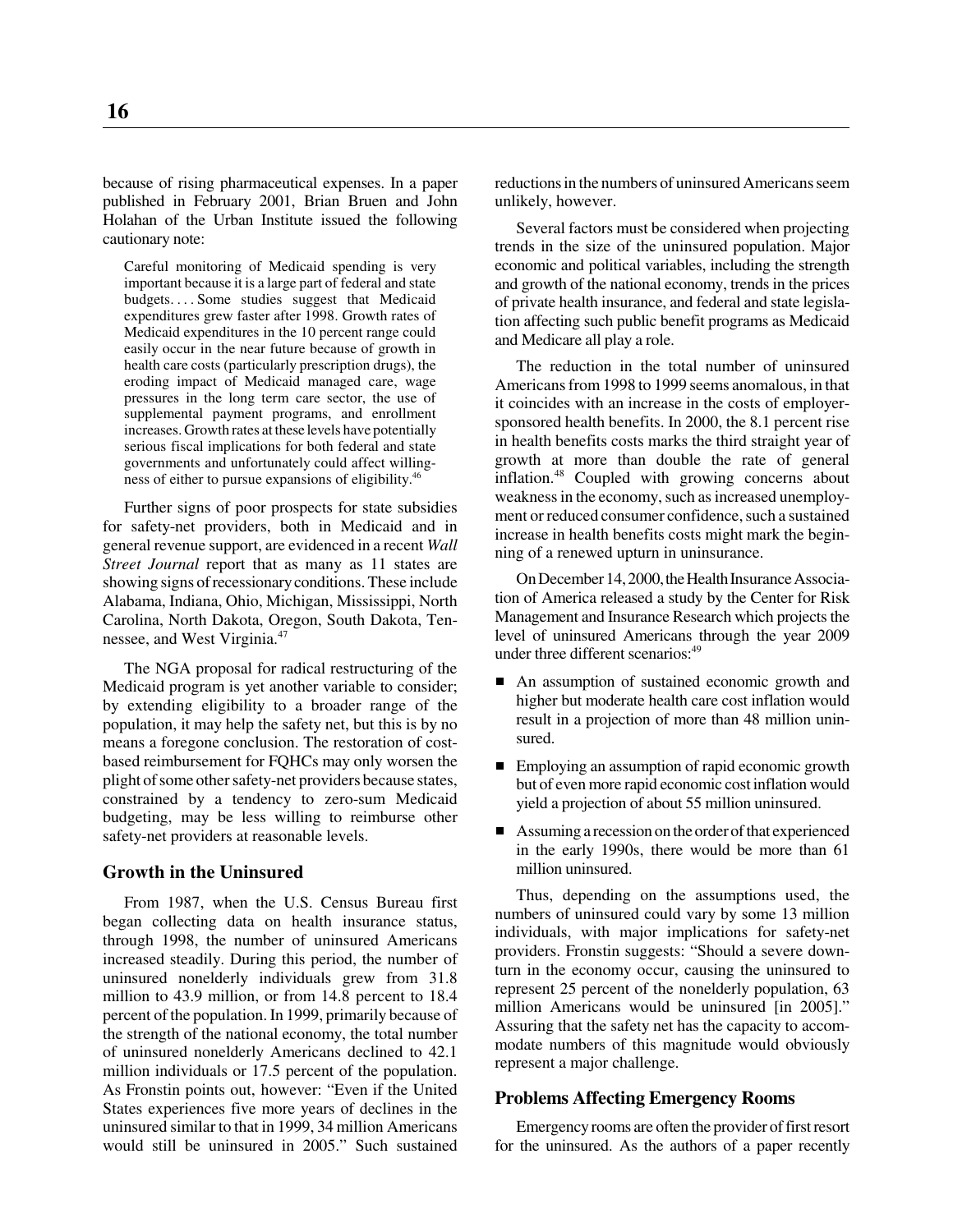published by the American College of Emergency Physicians (ACEP) observe: "Emergency departments [EDs] are the only element of the health care safety net whose function has been defined by federal law, the EMTALA, which mandates that all EDs provide screening, stabilization, and/or appropriate transfers to all patients with any medical condition."50

They further point out:

In contrast to other safety-net providers, EDs define their mission in terms of unlimited access regardless of citizenship, insurance status, ability to pay, day of the week, or time of day. . . . The ED is the only source of care available for certain populations. The 1996 welfare reform legislation severed the link between Medicaid and Aid to Families with Dependent Children, legal immigrant status, and disability due to substance abuse. This had a significant impact on health care for the poor and immigrant populations. . . . EDs were exempted from these restrictions.

Last October, the *New York Times* ran a front-page article entitled "Emergency Room, to Many, Remains the Doctor's Office." In it, the author reported:

Visits to ERs grew about 3 percent a year from 1997 to 1999 and have risen 6 to 8 percent in the last year. . . . The reasons are similar to those behind other problems in health care: the lack of access to primary care doctors among the poorest Americans and a large number of Americans who are without insurance, often because of higher premiums.<sup>51</sup>

At the same time, a number of hospitals are closing their ERs, largely because of financial pressures. Looking at trends over a longer period, the ACEP's Fields notes:

Between 1988 and 1996, ED patient visits rose from 81.3 to 93.1 million, an increase of 14 percent. During the same period, the number of EDs decreased from 5,210 to 4,740, with ED closures outstripping the rate of facility closures by 28 percent. . . . The average annual ED census increased 25.6 percent, from 15,600 in 1988 to 19,600 in 1996.<sup>52</sup>

The closure of these EDs and the increased volumes at the remaining EDs threaten the access of those patients who must rely on the EDs that remain in operation, while imposing new pressures on the quality of care at those institutions.

The evidence of financial pressures on individual hospitals is striking. In an article on Florida ERs last November, the *Wall Street Journal* reported: "Statewide, hospitals swallowed \$1.1 billion in medical bills for patients who couldn't pay in 1997, the latest year available. That was a 13% jump in write-offs from five years earlier."<sup>53</sup>

Another *New York Times* article, published in December, gives evidence of even more increased pressures on emergency rooms:

For years it was all but unheard of in most cities for a hospital to regularly hang out a "No Vacancy" sign for ambulance crews. But in recent months, in cities from Boston to San Francisco, Phoenix to Denver, it has become common to the alarm of doctors, paramedics and patients. . . . Those voicing their concern most loudly ... do worry openly that patient care suffers because of the extra minutes spent in ambulances and because of the emergency room crowding that causes the diversions in the first place.<sup>54</sup>

There are a variety of reasons why ERs are overcrowded and ambulances must sometimes be diverted. Some health plans blame the "prudent layperson" laws enacted in 33 states, requiring them to pay ER bills if patients are in great pain and believe that they are in a medical emergency. The BBA also obligates Medicare and Medicaid to follow a prudent layperson standard. In addition, some health plans have abandoned prior authorization requirements for emergency care. Other observers assert that patients are experiencing greater difficulty in getting appointments with primary care physicians, forcing them to rely on ERs to a greater extent.<sup>55</sup>

But one contributing factor is the safety-net role that ERs must play. According to a recent Commonwealth Fund study, in New York City, nearly 75 percent of all visits to an ER that do not result in admissions are for nonemergencies, reflecting to some degree poor access to primary care.56 This has highlighted a question of whether relieving ERs of some of this responsibility might allow them to better fulfill their emergency roles. The *Times* article seems to suggest that the problem is both widespread and unprecedented:

Diversions have become a year-round problem in Denver, in Las Vegas, even in smaller cities like Newport News, Virginia. San Francisco General Hospital was on diversion 39 percent of the time in October, and is averaging 31 percent for this year, compared with 19 percent at this time last year. . . . And in Massachusetts, the state public health commissioner, Dr. Howard Koh, said, "This past year we saw diversions in the summer and the fall for the first time in memory."

Previously, diversions had been experienced primarily during the winter flu season.

The implications for quality of care are troublesome, according to a warning contained in the January 2000 issue of *Annals of Emergency Medicine*: "Unless the problem is solved in the near future, the general public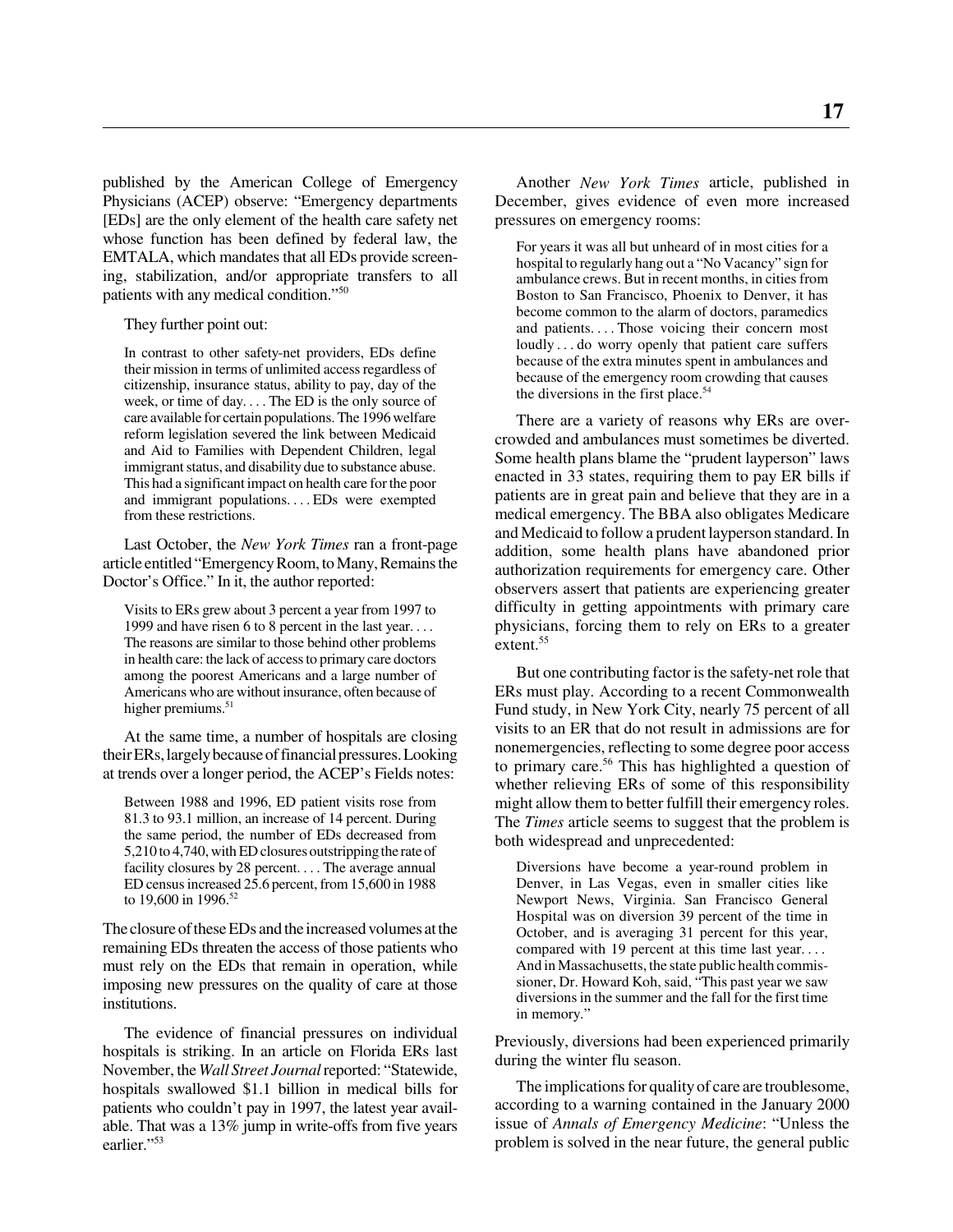may no longer be able to rely on EDs for quality and timely emergency care, placing the people of this country at risk."<sup>57</sup>

# **THE SAFETY NET IN A LONGER-TERM CONTEXT**

For those who rely on the safety net and for those who believe it needs to be strengthened, there may be some signs of positive action. Congress and the administration have begun to consider ways of strengthening safety net capacities. These include support for more community health centers and extension of the National Health Service Corps. Moreover, proposals to increase levels of insurance coverage are gaining some currency. These have been buttressed by discussion about ways to use current surpluses; some also argue there will be savings realized through improved access to appropriate care and through more efficient coordination of providers and services. Finally, exemplary efforts at the local and state level are showing that, because of regional variation, solutions may lie as much in partnerships between the public and the private sector as in relationships between the federal government and the states. But how these deliberations will play out and the level of funding that might be made available is still very uncertain. Only time will tell if these incremental efforts, made during yet another cyclical period of attention, will lead to more meaningful resolution of the safety net's operational and funding dilemmas.

The author gratefully acknowledges the helpful comments of the following reviewers: Mary Lou Andersen; Eric Baumgartner, M.D.; Christine Caputo Burch; Catherine Dunham; Lynn Etheredge; Robert Hurley; Wilhelmine Miller; Victor Miller; Susan Nestor Levy; Trish Riley; and Andy Schneider. Any errors of fact or interpretation are solely the responsibility of the author.

#### **ENDNOTES**

1. James J. Mongan, "The Forgotten Uninsured," *Washington Post*, October 10, 2000, A25.

2. Marion Ein Lewin and Stuart Altman, eds., *America's Health Care Safety Net: Intact but Endangered,* National Science Foundation, Institute of Medicine (Washington, D.C.: National Academy Press, 2000), 2.

3. "Congress to Expand Access Focus to Include Safety Net Programs," *BNA Health Care Policy Report*, February 19, 2001, 246.

4. Robert Pear, "Governors Offer 'Radical' Revision of Medicaid Plan,"*New York Times*, February 26, 2001, A1, A12.

The National Governors' Association is proposing radical changes in Medicaid that would allow states to provides health insurance to millions of additional people, but the benefits would be less generous than those now guaranteed to poor people. . . . Many governors want to help provide coverage to people who are uninsured. . . . The new policy . . . would still guarantee a comprehensive package of benefits for the poorest families, thus "maintaining the health care safety net for vulnerable populations."

5. National Conference of State Legislatures, *State Fiscal Outlook for 2001: February Update*, posted February 28, 2001, updated March 8, 2001; accessed March 30, 2001, at http://www.ncsl.org/programs/fiscal/sfo2001.htm. These states were Arizona, Colorado, Connecticut, Delaware, Florida, Georgia, Idaho, Illinois, Indiana, Kentucky, Maine, Maryland, Massachusetts, Missouri, Montana, New Mexico, North Carolina, Ohio, Oklahoma, Texas, Vermont, Virginia, and Washington.

6. Julius B. Richmond and Rashi Fein, "Caring for the Uninsured and Underinsured: The Health Care Mess," *Journal of the American Medical Association*, 273, no. 1 (January 4, 1995): 71.

7. Charles N. Kahn III and Ronald F. Pollack, "Building a Consensus for Expanding Health Coverage," *Health Affairs*, January/February 2001, 40.

8. Katherine Eban Finkelstein, "Bellevue's Emergency," *New York Times Magazine*, February 11, 1996, 52.

9. Raymond J. Baxter and Robert E. Mechanic, "The Status of Local Health Care Safety Nets," *Health Affairs*, July/ August 1997, 9.

10. Haynes Johnson and Davis S. Broder, *The System: The American Way of Politics at the Breaking Point* (Boston: Little, Brown, and Co., 1996), 536, 539.

11. For a time, beginning in 1972, voluntary hospitals which had received Hill-Burton funding were required by federal regulation to expend 5 percent of their estimated patient revenues for charity care. See Rosemary Stevens, *In Sickness and in Wealth: American Hospitals in the Twentieth Century* (New York: Basic Books, 1989), 314-315, 345.

12. Karen Davis and Kathy Schoen, "A New Approach to Health Care Delivery," in *Health and the War on Poverty: A Ten-Year Appraisal* (Washington, D.C.: The Brookings Institution, 1978), 165.

13. See Judith D. Moore, "SCHIP in the Formative Years: An Update," National Health Policy Forum Issue Brief No. 759, September 21, 2000, and "CHIP and Medicaid Outreach and Enrollment: A Hands-On Look at Marketing and Applica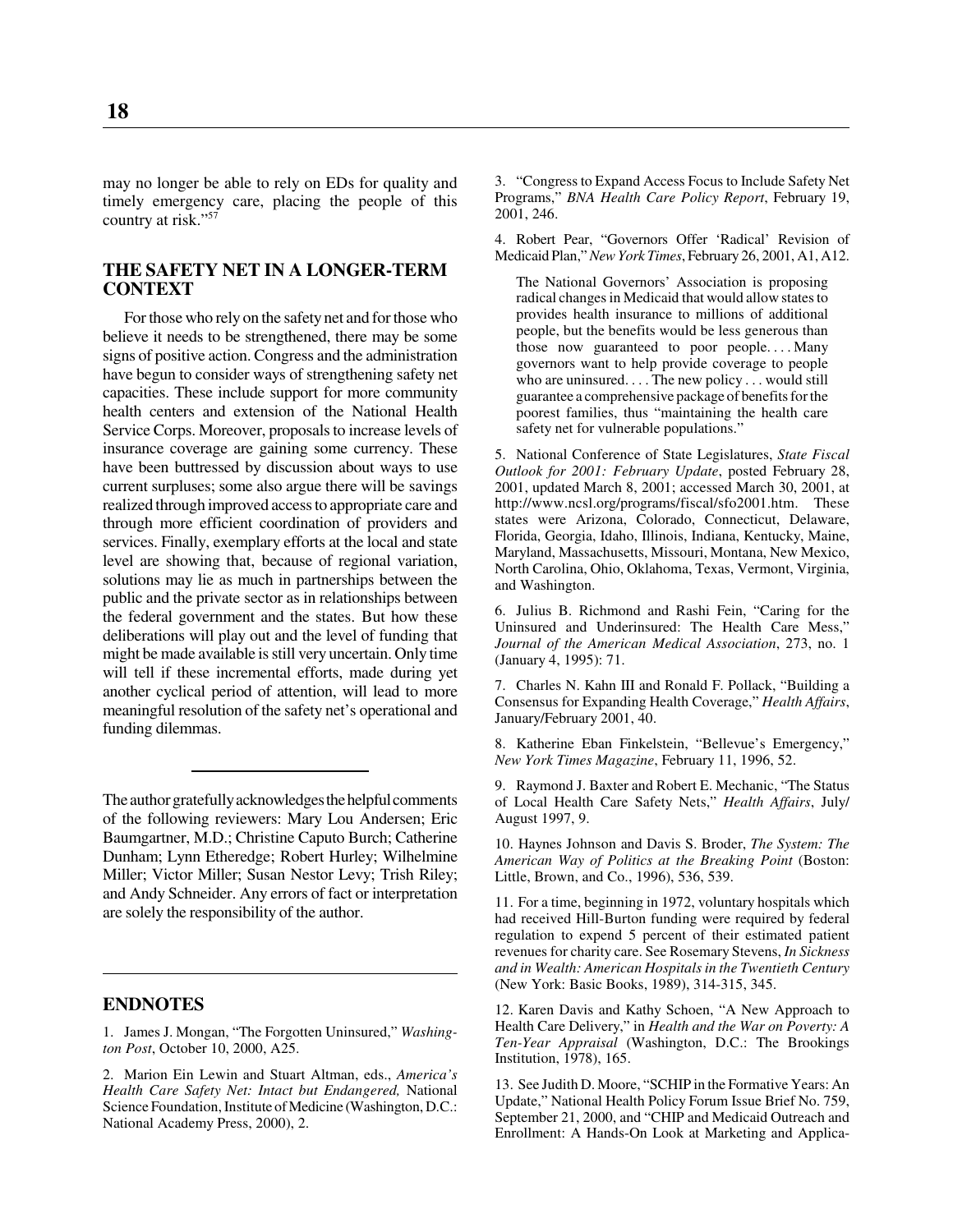tions," NHPF Issue Brief No. 748, October 19, 1999.

14. U.S. Department of Health and Human Services, Health Resources Services Administration. Bureau of Primary Health Care, Division of Community and Migrant Health, *Experts with Experience: Community and Migrant Health Centers: Highlighting a Decade of Service, 1990-2000* (no date).

15. Stuart H. Altman, Uwe E. Reinhardt, and Alexandra E. Shields, "Healthcare for the Poor and Uninsured: An Uncertain Future," in *The Future U.S. Health Care System: Who Will Care for the Poor and Uninsured?* ed. Stuart H. Altman, Uwe E. Reinhardt, and Alexandra E. Shields (Chicago: Health Administration Press, 1998), 7.

16. Gage, "Safety Net Hospitals," 126.

17. Eileen R. Ellis, Vernon K. Smith, and David M. Rousseau, *Medicaid Enrollment in 50 States, June 1997 to December 1999*, Kaiser Commission on Medicaid and the Uninsured, October 2000.

18. Thomas Chapman, "It's Time to Strengthen the Safety Net," *Modern Healthcare*, June 19, 2000, 28.

19. Natalie Seto and Bess Karger Weiskopf, *Community Benefits: The Need for Action, an Opportunity for Healthcare Change, A Workbook for Grassroots Leaders and Community Organizations* (Boston, MA: The Access Project, 2000), page 94; accessed March 21, 2001 at http://www.accessproject.org/ publications.htm. The states are California, Connecticut, Georgia, Idaho, Indiana, Massachusetts, Minnesota, New Hampshire, New York, Pennsylvania, Rhode Island, Texas, Utah, and West Virginia.

20. The CAP program had single-year appropriations in FY 2000 and FY 2001. As of this writing, it has been zeroed out of the proposed FY 2002 budget.

21. Paul Fronstin, *Sources of Health Insurance and Characteristics of the Uninsured: Analysis of the March 2000 Current Population Survey*, Employee Benefit Research Institute Issue Brief No. 228, December 2000, 7.

22. David Brown, "Percentage of Uninsured Dropped in 1999," *Washington Post*, September 29, 2000, A5.

23. Kahn and Pollack, "Building a Consensus," 44.

24. Matthew Broaddus and Leighton Ku, *Nearly 95 Percent of Low-Income Uninsured Children Now Are Eligible for Medicaid or SCHIP: Measures Need to Increase Enrollment Among Eligible but Uninsured Children*, Center on Budget and Policy Priorities, December 6, 2000; accessed on March 2, 2001 at http://www.cbpp.org/12-6-00schip.htm.

25. Judith Feder et al., "Covering the Low-Income Uninsured: The Case for Expanding Public Programs," *Health Affairs*, January/February 2001, 22.

26. Since they affect state allocations under the SCHIP program, data on the number of uninsured children have been a source of particular contention.

27. John Budetti et al., *Can't Afford to Get Sick: A Reality for Millions of Working Americans* (New York: Commonwealth Fund, September 1999), 1.

28. Among the reasons that younger people tend to be uninsured is that they reject available employer-sponsored insurance because they believe they are less prone to illness.

29. Kaiser Commission on Medicaid and the Uninsured, *Health Insurance Coverage and Access to Care Among Latinos*, Key Facts, June 2000. Among nonelderly Latinos, the uninsurance rate, by area of origin, varied as follows: Central and South American, 42 percent; Mexican, 39 percent; Cuban, 21 percent; Puerto Rican, 21 percent, and Total Hispanics, 37 percent. See Kaiser Commission on Medicaid and the Uninsured, *Uninsured in America: A Chart Book*, 2nd ed. (Washington, D.C.: Henry J. Kaiser Family Foundation, May 2000), 21.

30. Kaiser Commission on Medicaid and the Uninsured, *Health Insurance Coverage and Access to Care Among African Americans,* Key Facts, June 2000.

31. Kaiser Commission on Medicaid and the Uninsured, *Health Insurance Coverage and Access to Care Among Asian Americans and Pacific Islanders*, Key Facts, June 2000.

32. U.S. Bureau of the Census, *Health Insurance Coverage: 1999*, September 28, 2000.

33. John D. Banja, "The Improbable Future of Employment-Based Insurance," *Hastings Center Report* 30, no. 3 (May-June 2000): 22.

34. Nancy Vuckovic, "Self-Care Among the Uninsured: 'You Do What You Can Do,'" *Health Affairs*, July/August 2000, 197-199.

35. See Karen R. Matherlee, "The Federal-State Medicaid Match: An Ongoing Tug-of-War over Practice and Policy," National Health Policy Forum Issue Brief No. 760, December 15, 2000.

36. National Association of Public Hospitals and Health Systems, *How Are Safety Net Hospitals Financed? Who Pays for "Free Care"?* NAPH Issue Brief, February 2001.

37. Tim H. Henderson, "Medicaid's Role in Financing Graduate Medical Education," *Health Affairs*, January/ February 2000, 221-229. Only 16 states and the District of Columbia carve out Medicaid GME payments from their capitated rates paid to managed care plans and rechannel them directly to teaching programs.

38. Graham Atkinson, W. David Helms, and Jack Needleman, "State Trends in Hospital Uncompensated Care,"*Health Affairs*, July/August 1997, 233.

39. Linda E. Fishman, "What Types of Hospitals Form the Safety Net?" *Health Affairs* July/August 1997, 215, 218, 219, 221.

40. Gage, "Safety Net Hospitals," 126.